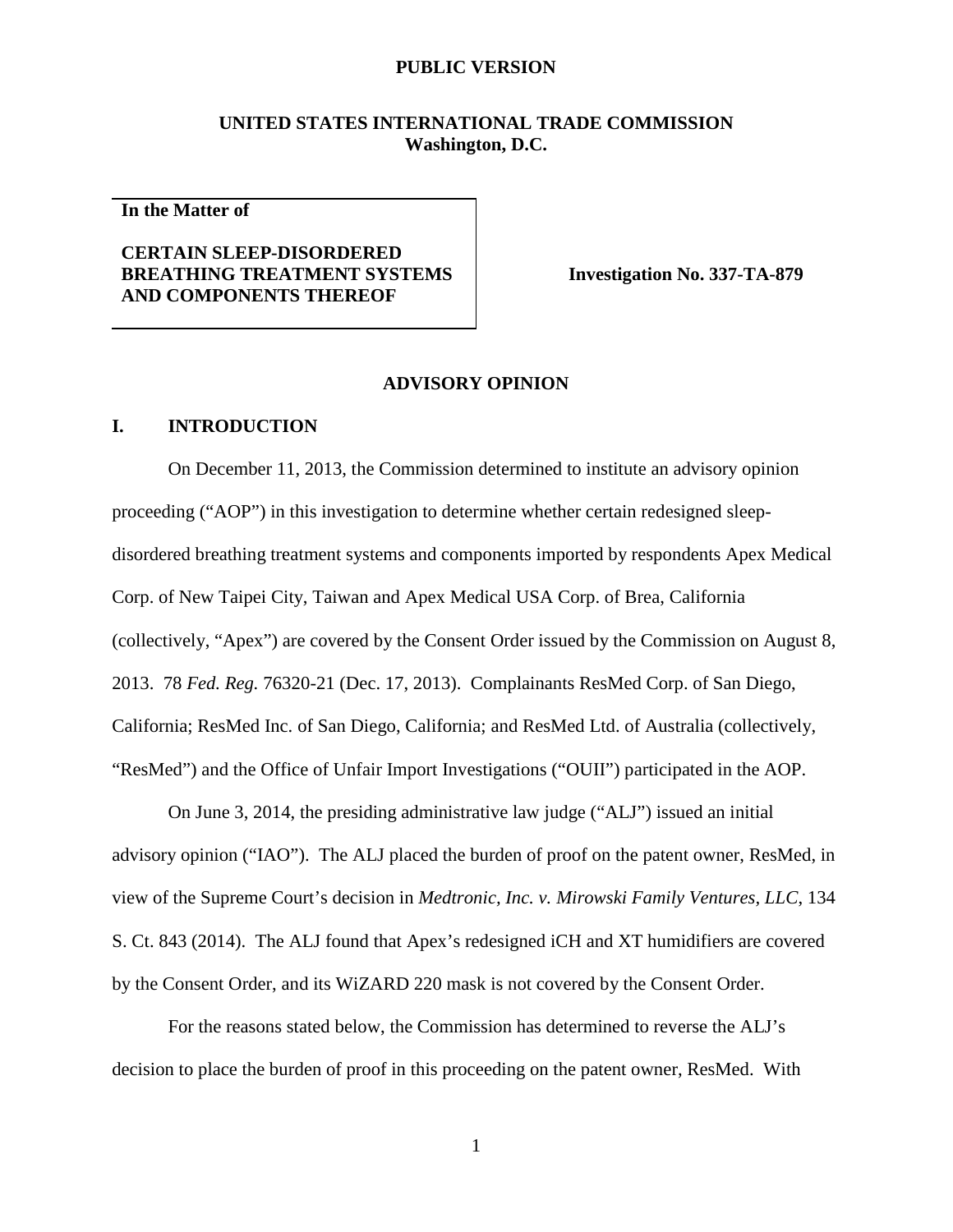Apex carrying the burden of proving noninfringment, the Commission has determined to adopt, with modified reasoning, the ALJ's finding that Apex's redesigned iCH humidifier is covered by the Consent Order and Apex's redesigned WiZARD 220 mask is not covered by the Consent Order. The Commission has also determined to reverse the ALJ's finding that Apex's redesigned XT humidifier is covered by the Consent Order.

#### **II. BACKGROUND**

The Commission instituted this investigation on April 25, 2013, based on a complaint filed on March 28, 2013, and supplemented on April 19, 2013, on behalf of ResMed. 78 *Fed. Reg.* 25475 (May 1, 2013). The complaint alleged violations of section 337 of the Tariff Act of 1930, as amended, 19 U.S.C. § 1337, in the sale for importation, importation, or sale within the United States after importation of certain sleep-disordered breathing treatment systems and components thereof by reason of infringement of claims 1, 2, 4, 5, 17, and 28 of U.S. Patent No. 6,216,691 ("the '691 patent"); claims 1 and 20 of U.S. Patent No. 6,935,337 ("the '337 patent"); claim 15 of U.S. Patent No. 7,159,587 ("the '587 patent"); claims 1, 5, 6, 11, 12, 18–20, 35, and 36 of U.S. Patent No. 7,487,772 ("the '772 patent"); claims 1–7 of U.S. Patent No. 7,614,398 ("the '398 patent"); claims 59, 60, 63, and 72–75 of U.S. Patent No. 7,743,767 ("the '767 patent"); and claims 17, 21–24, 29, and 32–37 of U.S. Patent No. 7,997,267 ("the '267 patent"). The Commission's notice of investigation named as respondents Apex, and Medical Depot Inc., d/b/a Drive Medical Design & Manufacturing of Port Washington, New York. OUII participated in the original investigation.

Medical Depot Inc. and Apex were terminated from the original investigation on the basis of consent orders. Order Nos. 8 (unreviewed by the Commission, July 18, 2013) and 11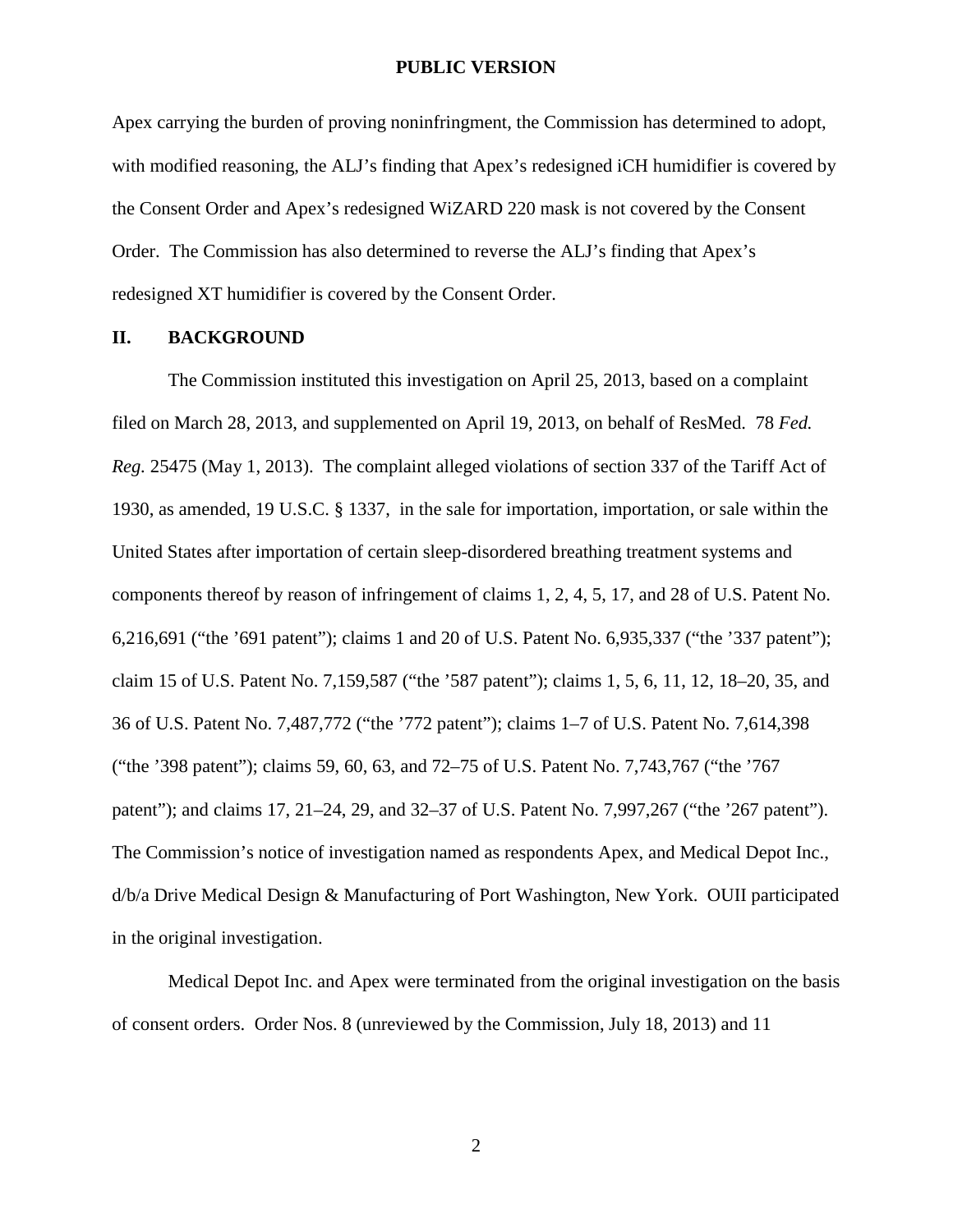(unreviewed by the Commission, Aug. 8, 2013). Under the terms of the Consent Order issued by

the Commission on August 8, 2013, Apex agreed that:

A. Effective immediately upon the entry of this Consent Order, Apex shall not sell for importation, import, or sell after importation any sleep-disordered breathing treatment systems and components thereof that infringe the Asserted Patent Claims (collectively, "Subject Articles"), directly or indirectly, and shall not aid, abet, encourage, participate in, or induce the sale for importation, the importation, or the sale after importation except under consent or license from ResMed.

B. Effective immediately upon the entry of this Consent Order, Apex Medical USA Corp. shall cease and desist from importing and distributing Subject Articles covered by the Asserted patent claims.

Order No. 11 (July 17, 2013).

On September 23, 2013, Apex filed a request for an AOP in the investigation pursuant to Commission Rule 210.79 (19 C.F.R. § 210.79). The Commission granted Apex's request on December 11, 2013. 78 *Fed. Reg.* 76320-21 (Dec. 17, 2013). The AOP was instituted to determine whether Apex's redesigned sleep-disordered breathing treatment systems infringe claims 1, 2, 4, 5, 17, and 28 of the '691 patent, claims 1 and 20 of the '337 patent, claim 15 of the '587 patent, claims 1, 5, 6, 11, 12, 18-20, 35, and 36 of the '772 patent, claims 1-7 of the '398 patent, claims 59, 60, 63, and 72-75 of the '767 patent, and claims 17, 21-24, 29, and 32-37 of the '267 patent. The Commission certified the AOP to the chief ALJ for assignment to a presiding ALJ for the appropriate proceeding and issuance of an IAO. The Commission directed that the AOP was to be completed as expeditiously as practicable. *See* Commission Order (Dec. 11, 2013).

The presiding ALJ conducted a Markman hearing on March 10, 2014, and an evidentiary hearing from March 10 to March 12, 2014. In light of a Joint Stipulation and Apex's withdrawal of certain claims, the parties addressed three of Apex's design arounds: (1) the iCH humidifier (JPX-1); (2) the XT humidifier (JPX-2); and (3) the WiZARD 220 mask (JPX-4). *See*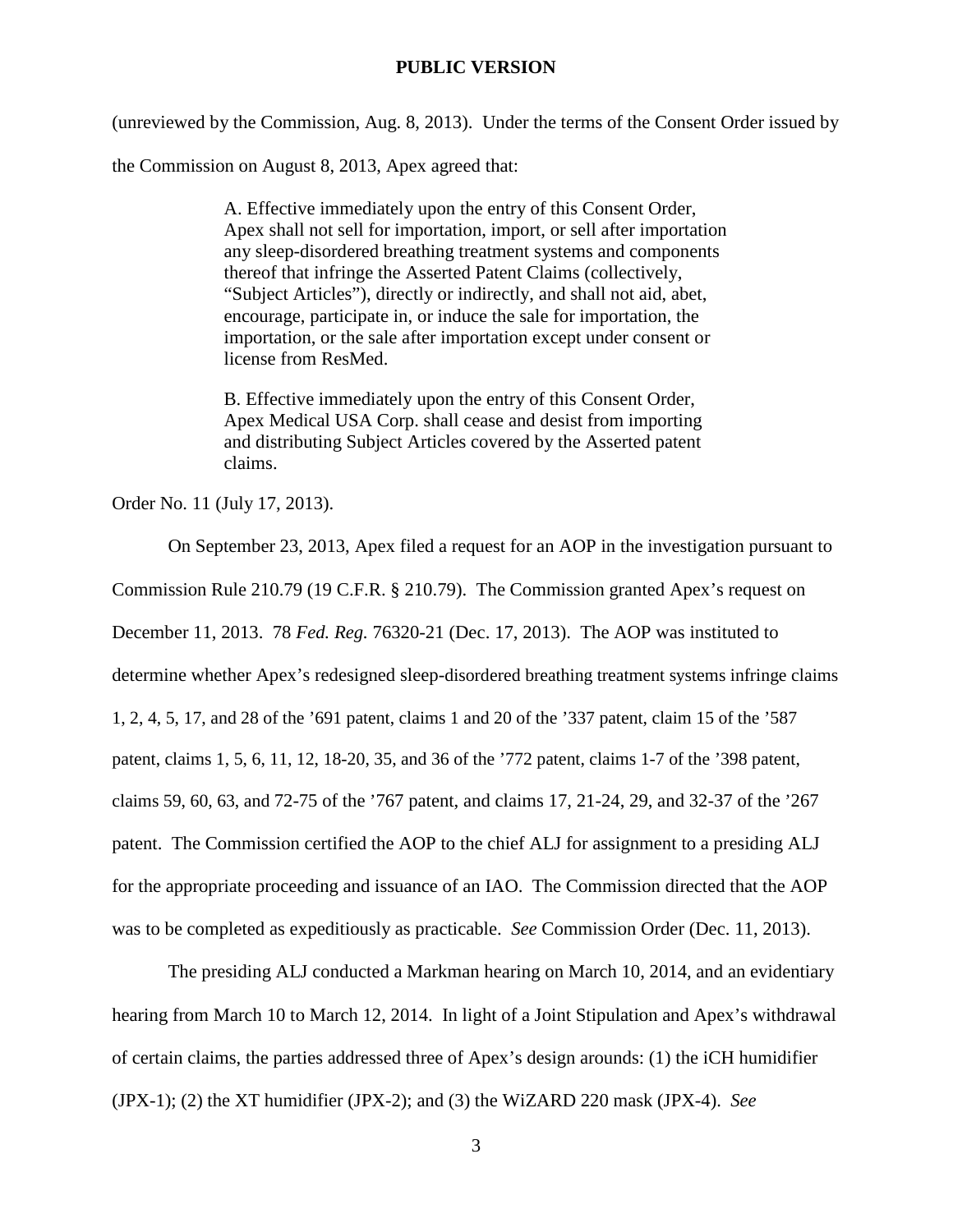Respondents Apex Medical Corp. and Apex Medical USA Corp.'s Petition for Review of Initial Advisory Opinion ("APet.") at 8-10. The parties also narrowed the issues at the evidentiary hearing to: (1) whether Apex's redesigned iCH and XT humidifiers infringe claim 20 of the '337 patent; and (2) whether Apex's redesigned WiZARD 220 mask infringes claim 15 of the '587 patent.

With the burden of proof placed on ResMed, the ALJ determined that Apex's iCH and the XT humidifiers are covered, and its WiZARD 220 mask is not covered, by the Consent Order. Specifically, the ALJ found that Apex's iCH humidifier infringes claim 20 of the '337 patent both literally and under the doctrine of equivalents and Apex's XT humidifier infringes claim 20 of the '337 patent under the doctrine of equivalents. The ALJ also found that Apex's WiZARD 220 mask does not infringe claim 15 of the '587 patent.

The IA and ResMed asked the Commission to review the ALJ's reliance on the Supreme Court's rationale in *Medtronic* in finding that the complainant/patentee – not the party seeking the advisory opinion – bears the burden of proving that respondents' redesigned products infringe. ResMed also asked the Commission to review the ALJ's construction of the limitation "a gas washout vent portion" in claim 15 of the '587 patent. The IA and Apex asked the Commission to review the ALJ's finding that the XT humidifier satisfies the "top cover" limitation in claim 20 of the '337 patent under the doctrine of equivalents. Apex also asked the Commission to review the ALJ's infringement findings with respect to its iCH humidifier, and the ALJ's finding that its WiZARD 220 mask meets the limitation "the vent portion has a thickness of less than about 3 mm" in claim 15 of the '587 patent. The parties filed their responses to the petitions for review on June 23, 2014.

The Commission provides its determination and analysis with respect to the reviewed issues in this AOP herein. Any findings, conclusions, and supporting analysis by the ALJ that are not inconsistent with our analysis and conclusions below are adopted by the Commission.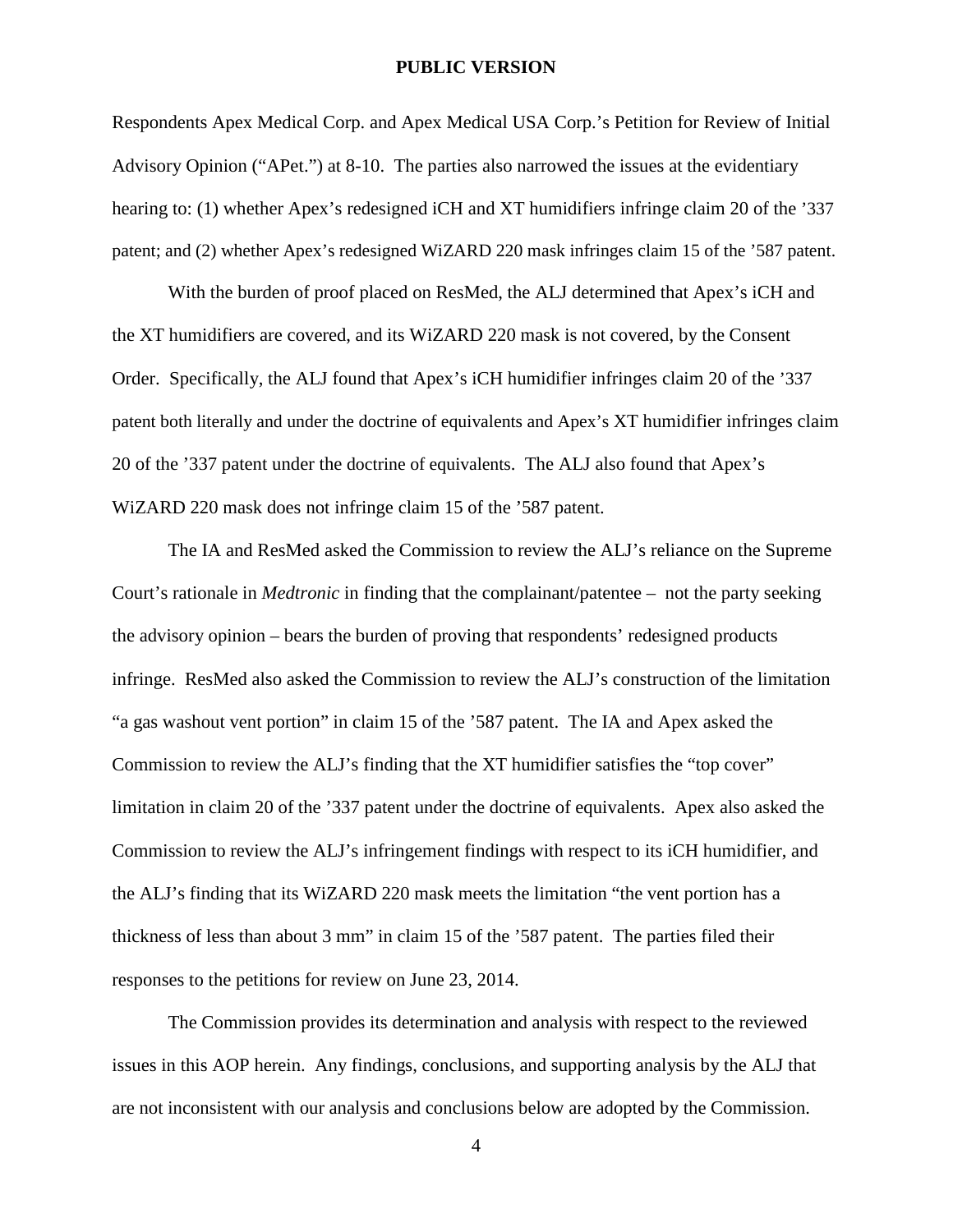### **III. BURDEN OF PROOF IN ADVISORY OPINION PROCEEDINGS**

The Commission places the burden of proof in AOPs on the party requesting an advisory opinion. *See*, *e.g.*, *Certain Condensers, Parts Thereof, and Products Containing Same, Including Air Conditioners for Automobiles,* Inv. No. 337-TA-334, IAO at 2, 20 (Mar. 14, 2000) (adopted by the Commission on May 1, 2000) ("[Respondent] has the burden of proving noninfringement, having requested an advisory opinion proceeding….") ("*Certain Condensers*").

Although Apex requested the advisory opinion, the ALJ placed the burden of proof on the patent owner, ResMed, because the ALJ found the Supreme Court's analysis and practical considerations provided in *Medtronic* applicable to this proceeding. IAO at 29. *Medtronic* concerned the burden of proof of infringement in a declaratory judgment action brought by a licensee. 134 S. Ct. at 845. In particular, the ALJ noted the Supreme Court's statement that it is well settled "that the burden of proving infringement generally rests upon the patentee." IAO at 29 (quoting *Medtronic*, 134 S. Ct. at 849). The ALJ also noted that the Supreme Court found that the operation of a declaratory judgment action is "procedural . . . leaving substantive rights unchanged." *Id.* Because the Supreme Court found that the burden of proof is a substantive aspect of a claim, it held that the burden of proving infringement in a declaratory judgment action remains with the patent owner, "just as it would be had the patentee brought an infringement suit." *Id.* Therefore, the ALJ found that ResMed, as the patent owner, has the burden of proof in this proceeding to show that Apex's redesigned products infringe the asserted patents. *Id.* However, the ALJ stated that the outcome of this particular AOP is not dependent on which party carries the burden of proof. *Id.*

The IA states that the ALJ's departure from Commission precedent is a matter of policy that should be reviewed. Petition of the Office of Unfair Import Investigations for Review of the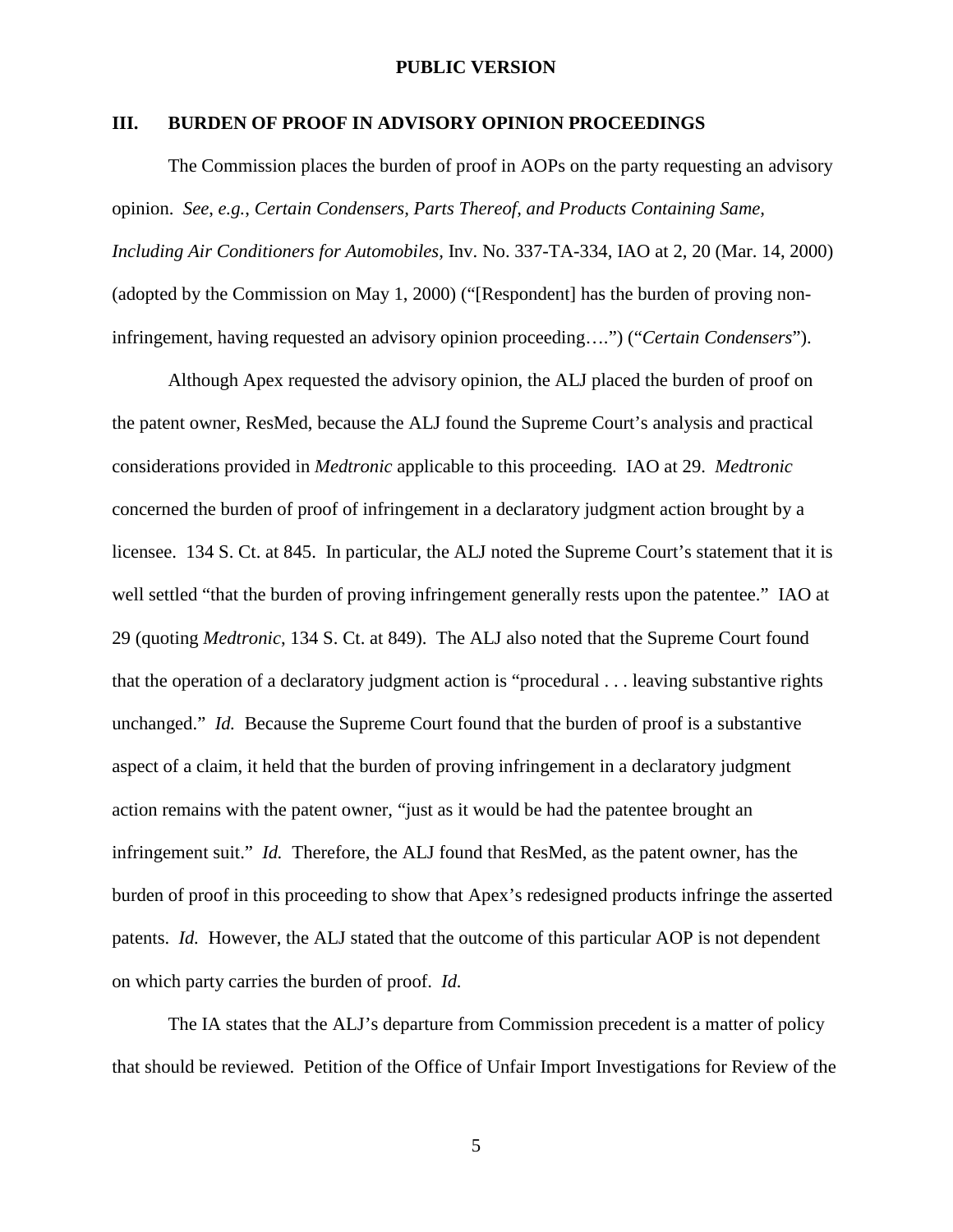Initial Advisory Opinion ("IPet*.*") at 8-9. The IA agrees with the ALJ that the assignment of burden in this proceeding is not outcome determinative. *Id.* at 9.

ResMed also asks the Commission to review this issue. ResMed asserts that *Medtronic* dealt with declaratory judgment actions, not advisory opinions. Complainants' Petition for Review of the Initial Advisory Opinion ("RPet.") at 4, n. 1. According to ResMed, the risk of inconsistent, equally controlling decisions that the court cautioned against in *Medtronic* is not applicable to AOPs where there is no final ruling on the merits. *Id.* (citing *Medtronic*, 134 S. Ct. at 849-50).

Apex asserts that *Medtronic* is controlling precedent that overrules the Commission's prior decisions with respect to burden of proof. Respondents Apex Medical Corp. and Apex Medical USA Corp.'s Response to the Office of Unfair Import Investigations Petition for Review of the Initial Advisory Opinion ("ARespIA.") at 9-10. Apex notes that the Supreme Court placed the burden of proof on the patent owner partly because the patent owner "is in a better position than an alleged infringer to know, and to be able to point out, just where, how, and why a product (or process) infringes a claim of that patent." *Id.* at 9 (quoting *Medtronic*, 134 S. Ct. at 850). Apex claims that ResMed, as the patent owner, is in a better position than Apex to know, and to be able to point out, where, how, and why Apex's redesigned products purportedly infringe ResMed's patents. *Id.* at 9.

For the reasons explained below, the Commission has determined to reverse the ALJ's decision to place the burden of proof on ResMed in this AOP. The Commission finds that the Supreme Court's legal and practical considerations discussed in *Medtronic* weigh in favor of keeping the Commission's longstanding practice of placing the burden of proof in AOPs on the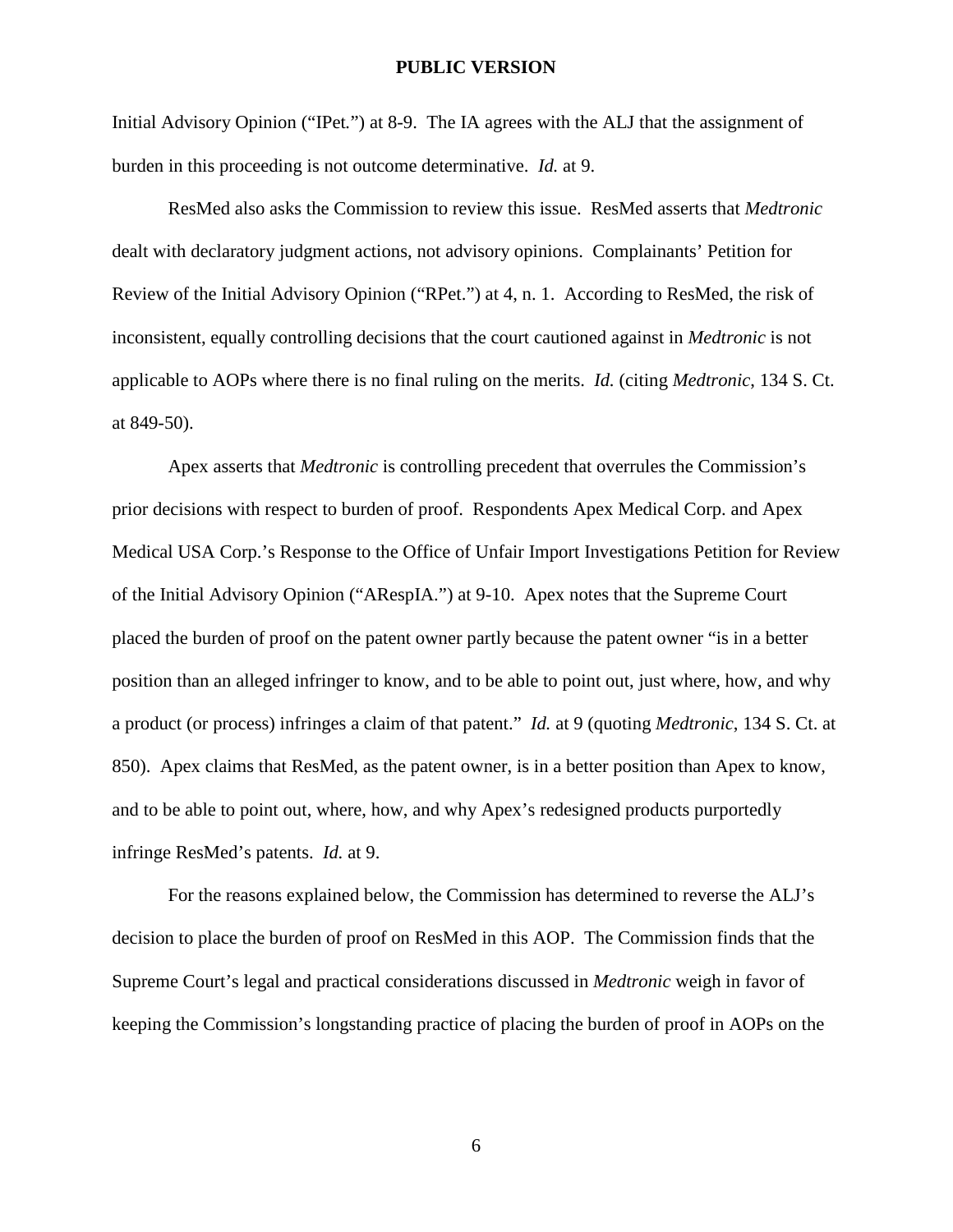petitioner. In addition, unique aspects of the operation of the Commission's AOPs favor placing the burden of proof on the petitioner.

Contrary to Apex's contention, the Supreme Court's decision in *Medtronic* is not controlling precedent. *Medtronic* addressed whether a licensee had the burden of persuasion in a declaratory judgment action. It did not address proceedings under section 337. Rather, our longstanding practice is to place the burden of proof in AOPs on the petitioner. *See*, *e.g.*, *Certain Reclosable Plastic Bags and Tubing*, Inv. No. 337-TA-266, IAO at 1 (May 25, 1989) (unreviewed); *Certain Condensers,* Inv. No. 337-TA-334, IAO at 2, 20; *Certain Integrated Circuit Telecommunications Chips,* Inv. No. 337-TA-337, Comm'n Op. at 21, n.14, USITC Pub. 2670, Doc ID 217024 (Aug. 1993). In *Telecommunications Chips*, the Commission noted that "[t]he Federal Circuit has upheld a Commission remedy which effectively shifted the burden of proof on infringement issues to require a company seeking to import goods to prove that its product does not infringe, despite the fact that, in general, the burden of proof is on the patentee to prove, by a preponderance of the evidence, that a given article does infringe the patent in question." Comm'n Op. at 21, n.14 (emphasis in original) (citing *Sealed Air Corp. v. Int'l Trade Comm'n*, 645 F.2d 976 (CCPA 1981)). The general exclusion order at issue in *Sealed Air* provided that "persons desiring to import multicellular plastic film into the United States may petition the Commission to institute such further proceedings as may be appropriate in order to determine whether the multicellular plastic film sought to be imported should be allowed entry into the United States." *Certain Multicellular Plastic Film*, Inv. No. 337-TA-54, Comm'n Determination, Order, and Op. at 4, USITC Pub. 987, Doc ID 235396 (June 1979)*.*

The Supreme Court in *Medtronic* stated three legal propositions and three practical considerations in support of placing the burden of proving infringement on the patent owner in a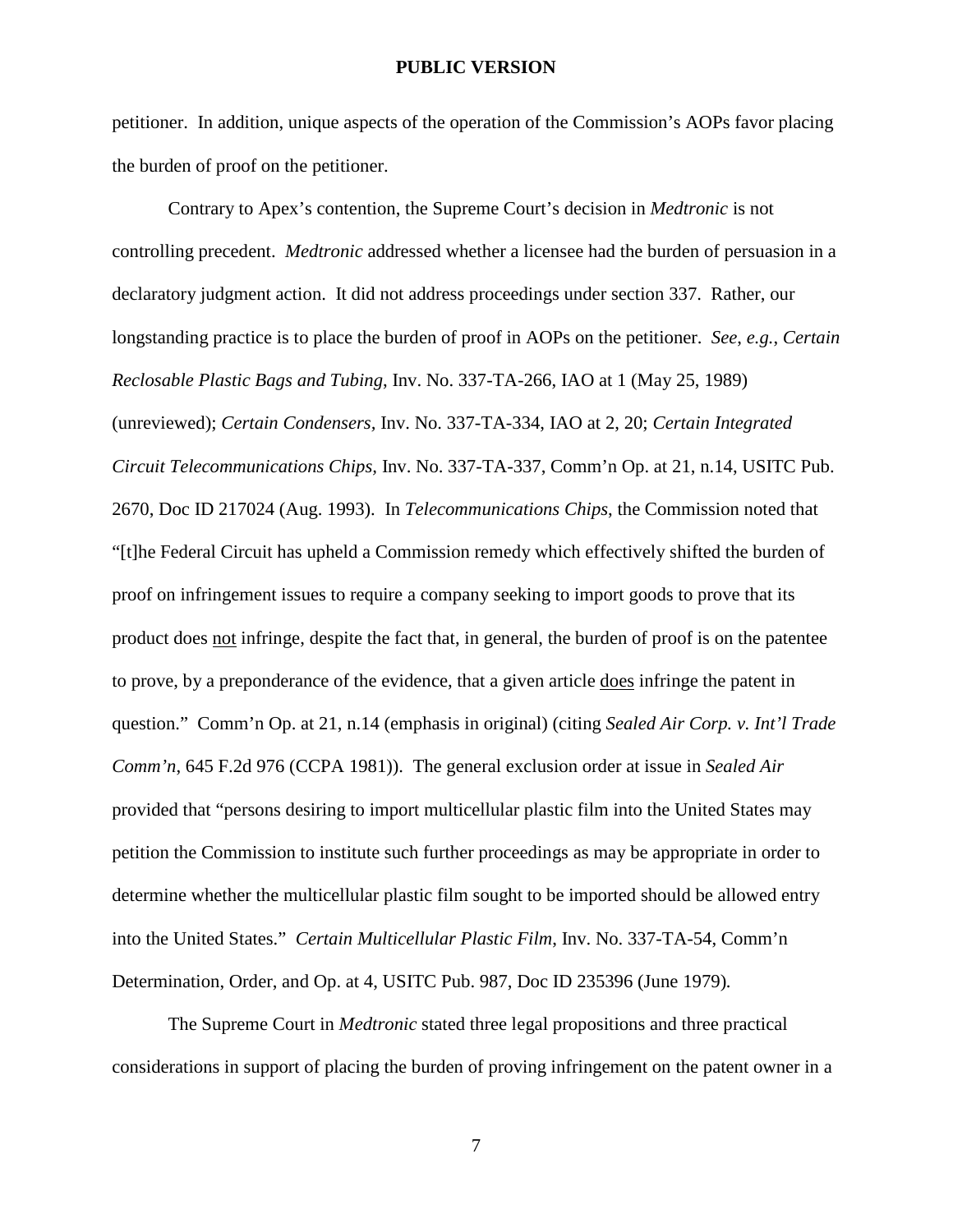declaratory judgment action. The legal propositions were: (1) the burden of proving infringement generally rests upon the patentee; (2) the operation of the Declaratory Judgment Act is procedural; and (3) the burden of proving infringement of a patent is a substantive aspect of a claim. 134 S. Ct. at 849. With respect to the first practical consideration, the Court was concerned that shifting the burden of proof depending on which party brought the declaratory judgment action could create unnecessary postlitigation confusion regarding a patent's scope. *Id*. at 849-50. The Court explained if an alleged infringer brings a declaratory judgment action, and loses for failing to prove noninfringment, but then the patentee later brings an infringement action regarding the same patent and also loses by failing to prove infringement, both parties will be left without clear answers as to what methods and products are protected by the patent. *Id.* at 850. Second, the Court stated that the patentee is in a better position to understand its patents and explain how a process or product infringes. *Id*. Third, the Court found that the purpose of the Declaratory Judgment Act is to "ameliorate the dilemma posed by putting one who challenges a patent's scope to the choice between abandoning his rights or risking suit." *Id*.

The Commission finds that the Supreme Court's legal and practical considerations in *Medtronic* weigh in favor of keeping the Commission's longstanding practice of placing the burden of proof in AOPs on the petitioner. While the operation of AOPs, under Commission Rule 210.79, is procedural, unlike a trial court's decision in a declaratory judgment action, the Federal Circuit ruled in 1988 that the Commission's advisory opinion in *Certain Amorphous Metals and Amorphous Metal Articles*, Inv. No. 337-TA-143, was not a final ruling on the merits, *i.e.*, it was not appealable.<sup>[1](#page-7-0)</sup> *Allied Corp. v. Int'l Trade Comm'n*, 850 F.2d 1573, 1578

<span id="page-7-0"></span> $<sup>1</sup>$  The Commission notes that its advisory opinions apply only to the specific remedial</sup> order and products considered by the Commission in the advisory opinion proceeding and do not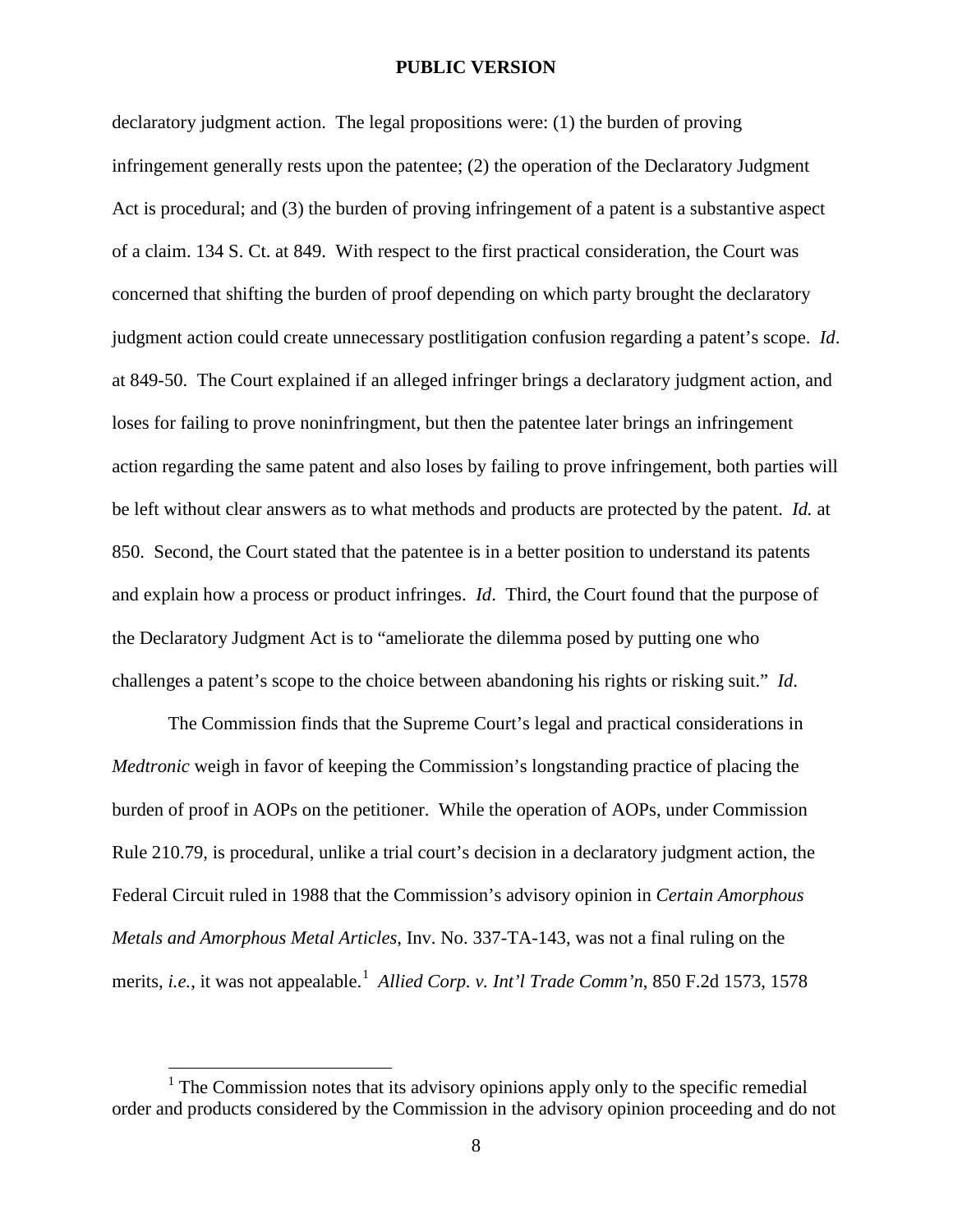(Fed. Cir. 1988). Further, the parties have provided no evidence of any risk that placing the burden of proof on the petitioner will create unnecessary postlitigation confusion regarding the scope of the patents at issue here.

Moreover, in AOPs, the patent owner is not necessarily in a better position to bear the burden of proof because the issues of patent scope and infringement of the original, accused products usually have already been determined in the underlying investigation. In such cases, the respondents are able to point out, how and why their redesign is different from the litigated products and does not infringe.

Additionally, the unique dilemma addressed by the Declaratory Judgment Act does not apply to AOPs because the Commission, in the underlying investigation, has either already issued a remedial order in which the complainant/patentee has proven infringement or a consent order in which the respondent has agreed to not import products that violate the consent order by infringing the asserted claims. The Commission has a strong interest, as do the parties, in providing rulings concerning the scope of remedial orders and consent orders. The Commission explained the competing interests of complainants and respondents in an advisory opinion in *In re Certain Surveying Devices*, Inv. No. 337-TA-68:

Although [remedial] orders are intended to protect a domestic industry from import-related unfair acts, they may also have the unintended side effect of inhibiting legitimate trade practices. Thus, both domestic and foreign companies may be deterred from embarking upon various business enterprises for fear that those enterprises may be proscribed by the Commission's remedial order. It is therefore incumbent on the Commission to dispel unnecessary business uncertainty by issuing advisory opinions upon the request of concerned parties.

To be weighed against the business-certainty interest of potential importers are the interests of the Commission and those of the domestic industry which the Commission has acted to defend. The Commission does not have the resources to

apply to any other issues. Commission advisory opinions are not meant to set Commission policy or precedent.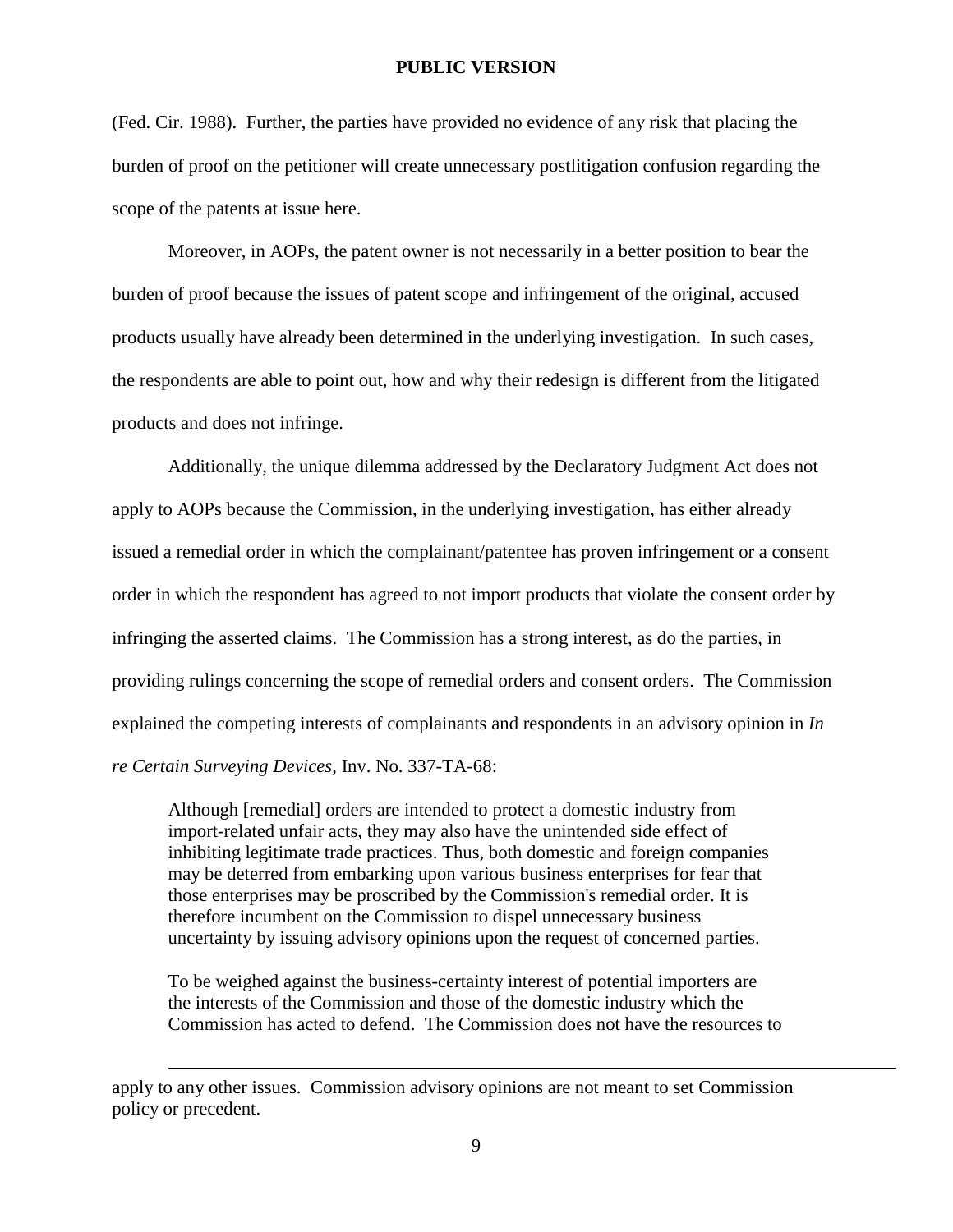conduct a formal adjudication concerning every hypothetical question presented to it. And a complainant, which has gone through an investigation to obtain necessary relief, ought not to be continually called upon to defend the Commission's remedial order. Moreover, a complainant has a business-certainty interest, not unlike that of a potential importer, in the finality of the Commission's orders.

Advisory Op. at 2-3, Doc ID 217898, (Aug. 18, 1981). One could argue that the Commission's choice of placing the burden of proof on the petitioner might deter design arounds, thereby, inhibiting rather than fostering innovation and competition. On the other hand, it would be undesirable to incentivize respondents to repeatedly ask the Commission for advice regarding redesigned products that are not different from the originally litigated products.

Other unique aspects of the operation of the Commission's AOPs favor placing the burden of proof on the petitioner. For instance, the complainant may choose not to participate in an AOP requested by the respondent, and the burden of proof would have to be carried by the petitioner/respondent. *See Certain GPS Devices and Products Containing Same*, Inv. No. 337- TA-602, Advisory Op. at 1-2, Doc ID 423431 (Apr. 20, 2010) ("*GPS Devices*") (granting an advisory opinion that importation of downstream products containing chips that were not adjudicated by the Commission does not violate a limited exclusion order directed to downstream products, and noting that the complainants did not challenge the requester's assertion that importation of the products would not violate the exclusion order).<sup>[2](#page-9-0)</sup> Moreover, regardless of whether the complainant participates in the AOP, Commission Rule 210.79 imposes several requirements on a respondent requesting an advisory opinion. First, a respondent seeking such

<span id="page-9-0"></span> $2^2$  The Commission understands that Customs and Border Protection ("CBP") employs the traditional two-step patent inquiry in its enforcement of Commission exclusion orders when determining whether imported articles are within the scope of an exclusion order. *See*, *e.g*., *Markman v. Westview Instruments, Inc*. 52 F.3d 967, 976 (Fed. Cir. 1995). The Commission's citation in *GPS Devices*, Advisory Op. at 4, to *Yingbin-Nature (Guangdong) Wood Indus. Co. v. U.S. Int'l Trade Comm'n,* 535 F.3d 1322 (Fed. Cir. 2008), was not intended to suggest that CBP should alter this two-step approach in enforcing Commission exclusion orders.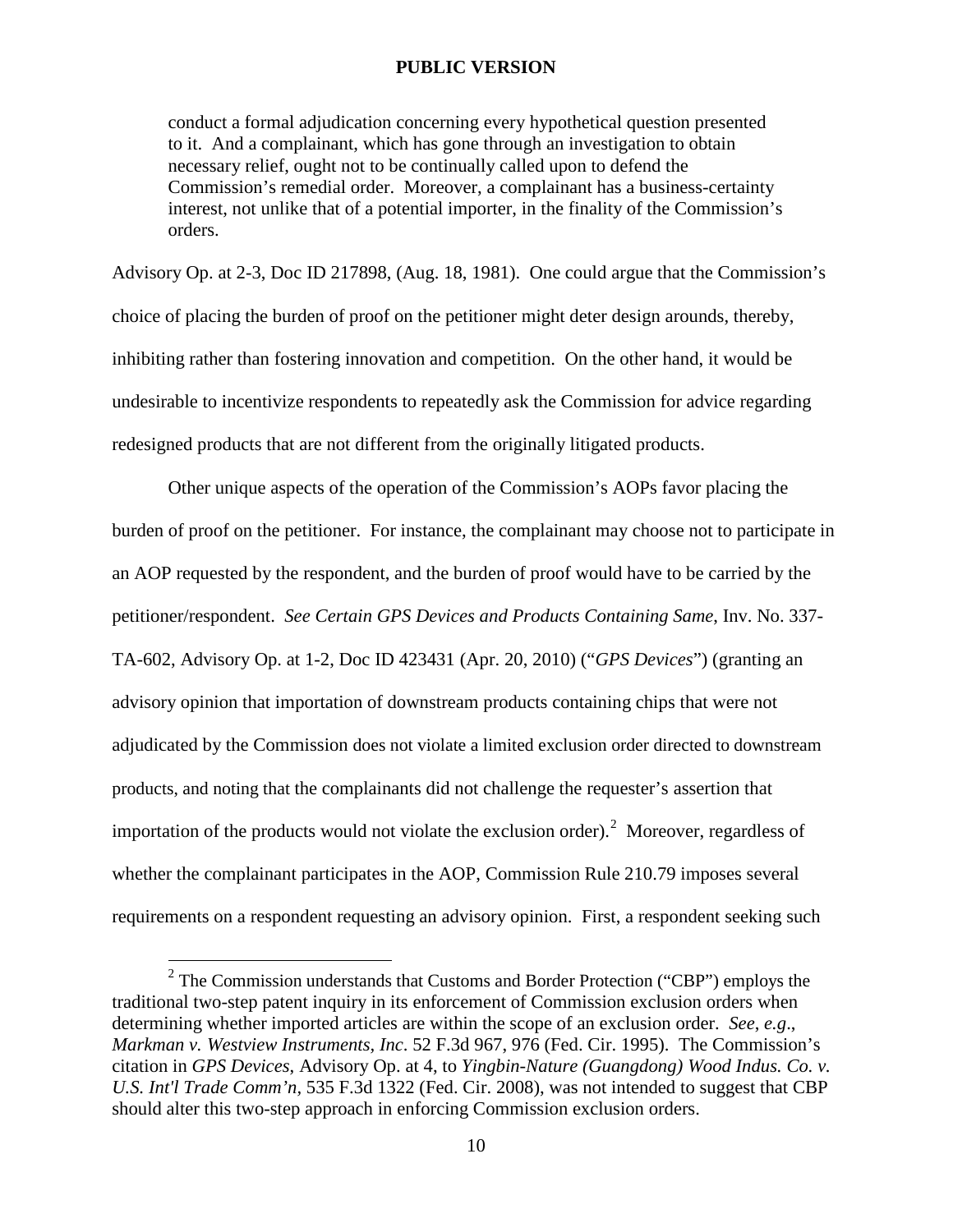advice must demonstrate "a compelling business need for the advice" sought. 19 C.F.R. § 210.79. Second, the respondent must take care to frame its "request as fully and accurately as possible." *Id.* Third, the respondent must show that "the issuance of such an advisory opinion would facilitate the enforcement of section 337 of the Tariff Act of 1930" and "would be in the public interest, and would benefit consumers and competitive conditions in the United States." *Id.* Thus, it would be consistent for the petitioner to carry the entire burden in AOPs.

Finally, the Commission's current practice of placing the burden of proof in AOPs on the petitioner is consistent with Congress's preference that the burden be placed on petitioners when they seek post-order relief or clarification of an issued order. Under section  $337(k)(2)$ , any person who has previously been found by the Commission to be in violation may petition the Commission for a modification or rescission of an issued order. 19 U.S.C. 1337(k)(2); *see also*  19 C.F.R. § 210.76(a)(1). Section  $337(k)(2)(A)$  explicitly provides that "the burden of proof in any proceeding before the Commission regarding such petition shall be on the petitioner." 19 U.S.C. 1337(k)(2)(A); *see also* 19 C.F.R. § 210.76(a)(2). Given that redesigns may be adjudicated in a modification proceeding, if the burdens of proof in AOPs and modification proceedings were not the same, there could be different outcomes, depending on which proceeding respondents choose to initiate.

Accordingly, the Commission has determined to continue to place the burden of proof in AOPs on the party that requested the advice. Here, Apex requested an advisory opinion and, therefore, bears the burden of proving that its redesigned sleep-disordered breathing treatment systems and components are not covered by the Consent Order.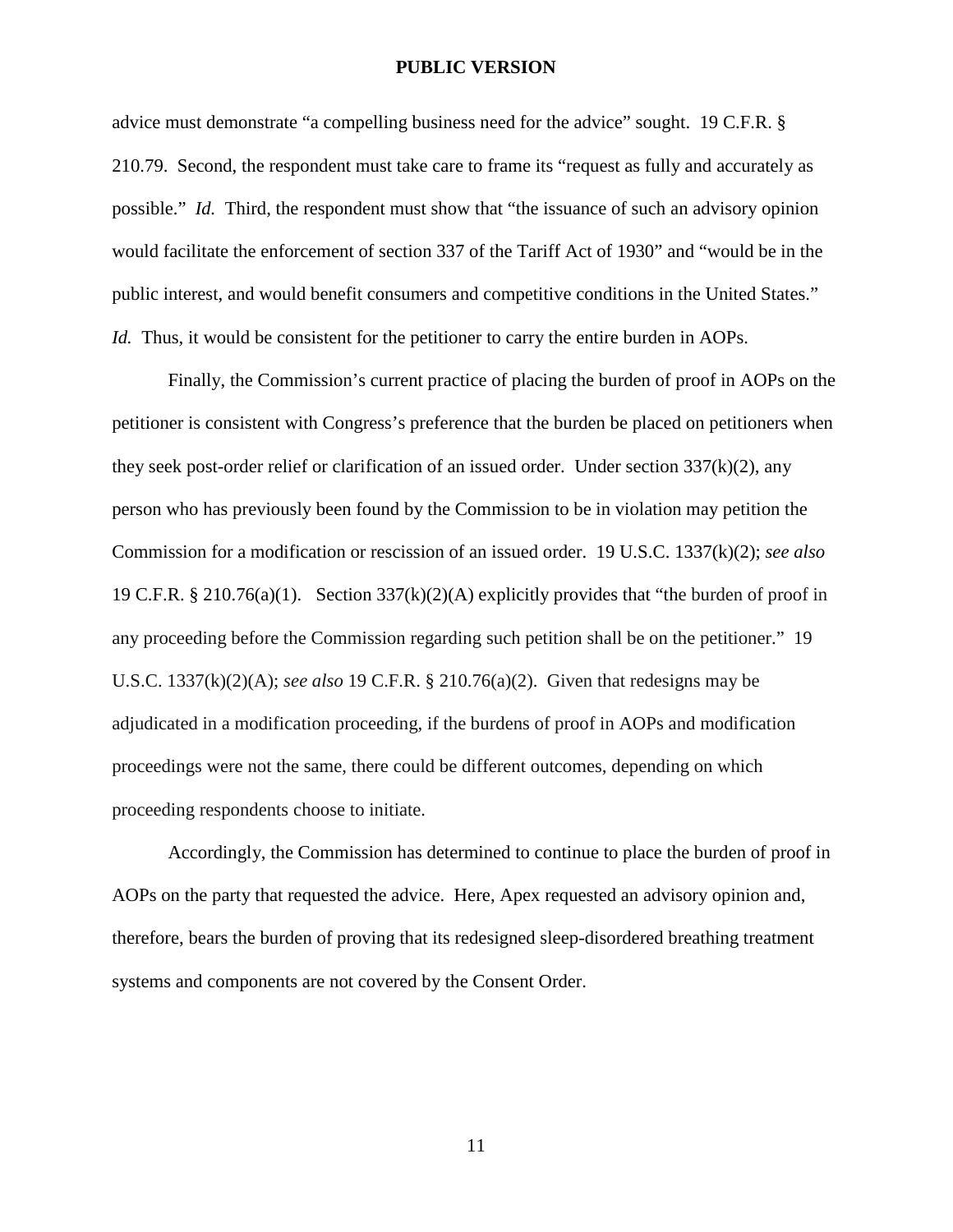### **IV. U.S. PATENT NO. 6,935,337**

The '337 patent generally relates to a humidifier for delivering humidified air in a continuous positive airway pressure ("CPAP") system to patients with sleep-disordered breathing such as, for example, obstructive sleep apnea. IAO at 6-7. CPAP therapy keeps the breathing passage open by supplying a continuous stream of air to the patient's breathing passage. *Id.*

A CPAP system typically includes a blower for supplying breathable gas, a humidifier **30** for humidifying the breathable gas, and a patient interface such as a face mask. JX-1 at 1:16-30. As shown in the embodiment of FIGS. 6 and 7 (reproduced below), the humidifier **30** includes a top cover **36** having an inlet **32** and an outlet **34**, a gasket **38**, and a base **40**. *Id.* at 6:32-33. The top cover **36** with the gasket **38** covers and seals the humidifier **30**. *Id.* at 7:2-3. Air from the blower outlet passes into the humidifier inlet **32** where it is humidified and then passes out through an outlet **34** to a patient delivery conduit. *Id.* at 1:31-33.





FIG. 6 FIG. 7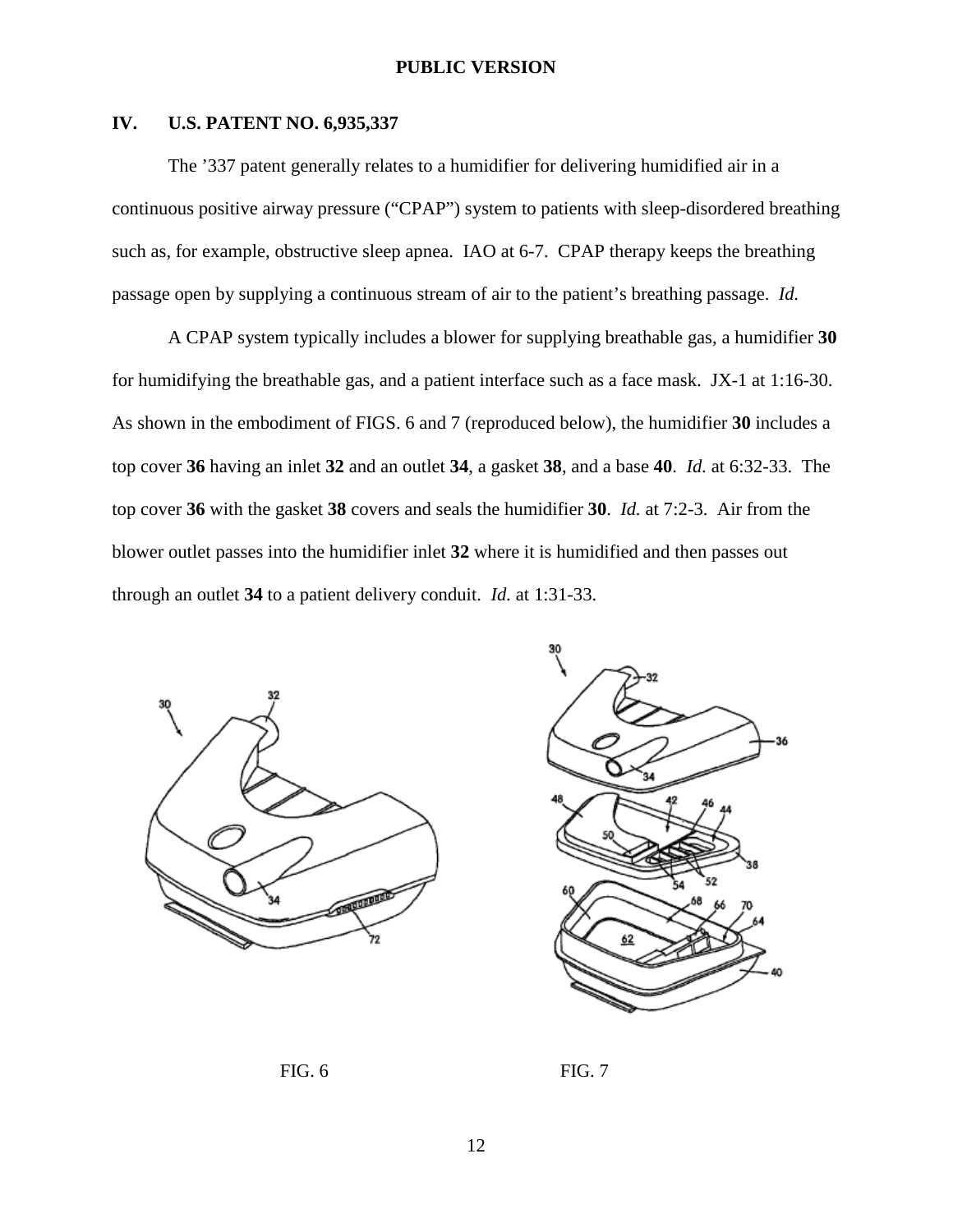Claim 20 of the '337 patent, the sole claim at issue, reads as follows:

An apparatus for humidifying breathable gas comprising:

at least one humidifier part to retain a body of liquid therein and to define at least one chamber therein;

an inlet in communication with an interior of the at least one humidifier part and connected to a blower outlet in use;

an outlet in communication with the interior of the at least one humidifier part and connected to a patient supply conduit in use; and

a top cover defining both the inlet and the outlet.

# **A. Infringement**

The sole dispute between the parties is whether Apex's redesigned iCH and XT

humidifiers have a "top cover defining both the inlet and the outlet," as required by claim 20 of

the '337 patent. IAO at 5. The ALJ agreed with the parties that the "top cover" limitation

should be given its plain and ordinary meaning. *Id*. at 12.

# **i. iCH Humidifier**

Apex's redesigned iCH humidifier includes three parts as shown below: a base piece, a

divider piece including an outlet, and a topmost piece including an inlet. JPX-1.

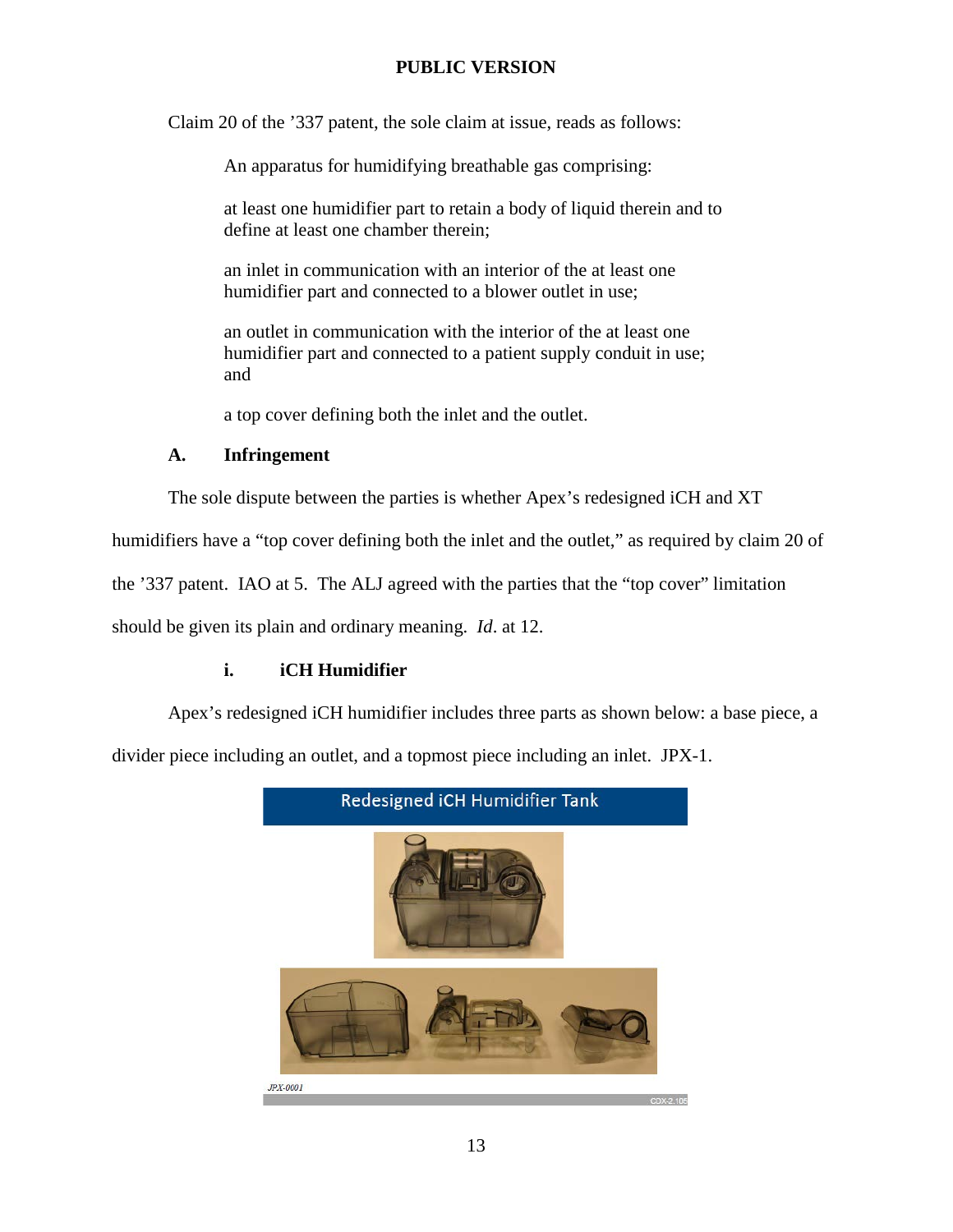Based on the record evidence, the Commission has determined to adopt the ALJ's finding that Apex's redesigned iCH humidifier literally infringes claim 20 of the '337 patent. IAO at 38- 40. Apex relies solely on attorney argument in response to ResMed's evidence showing that the topmost piece and the divider piece, when properly assembled on the humidifier tank, meet the claimed "top cover" limitation. *See* APet. at 34-38. We agree with the ALJ that Apex's noninfringement arguments are irrelevant and unpersuasive. IAO at 33-37, 39. Accordingly, the Commission finds that Apex failed to meet its burden of proving noninfringement with respect to its redesigned iCH humidifier.

 Because we conclude that the iCH humidifier literally infringes claim 20 of the '337 patent, the Commission declines to reach the issue of infringement under the doctrine of equivalents. *See id.* at 40-51. Therefore, the Commission has determined to set aside this portion of the IAO.

## **ii. XT Humidifier**

Apex's redesigned XT humidifier includes three parts as shown below: a base plate, a tank body including an inlet, and a lid including an outlet. JPX-2.

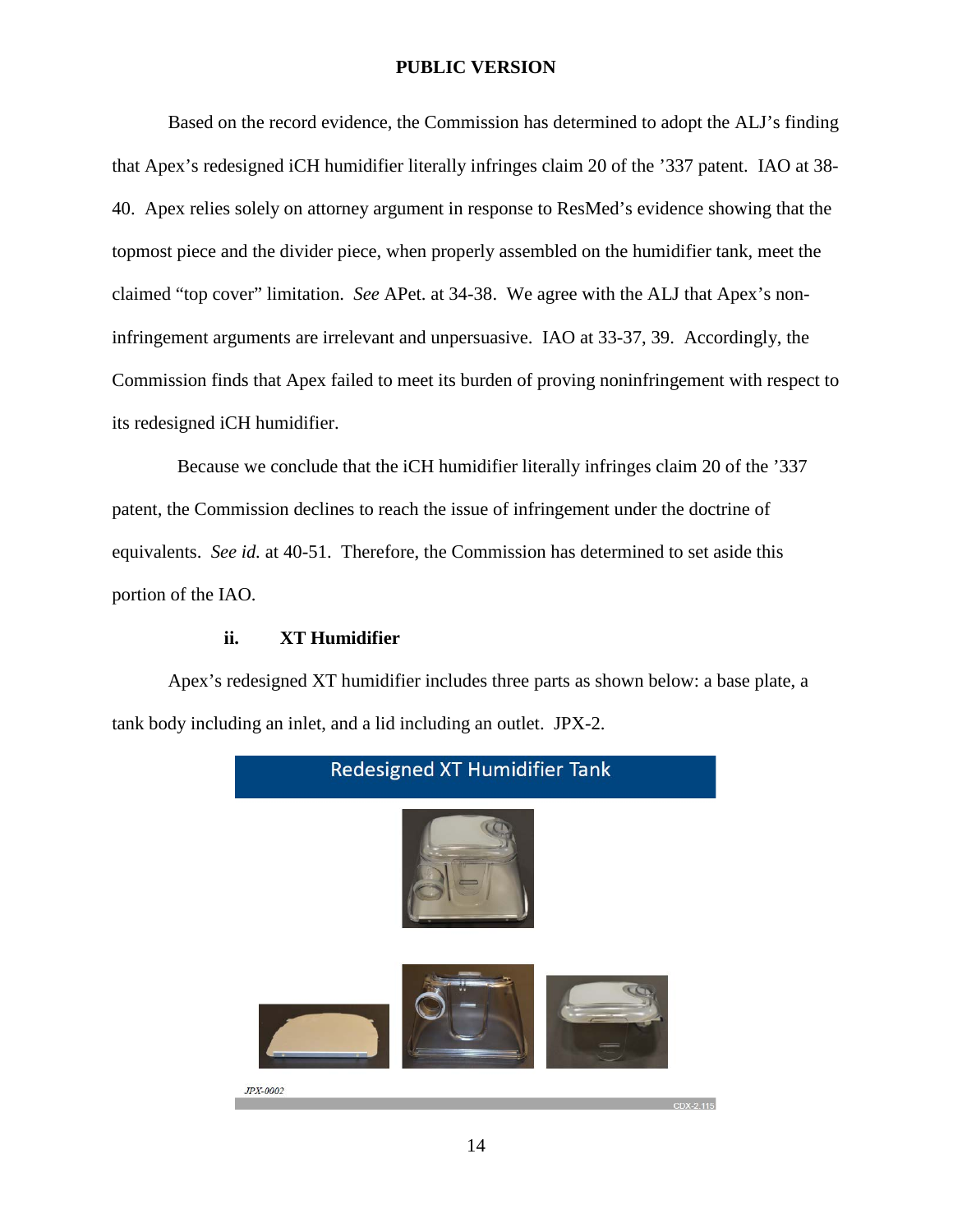The ALJ found that the combination of the XT humidifier's tank body and lid is equivalent to the claimed "top cover" limitation. IAO at 55-58. Therefore, he determined that the XT humidifier infringes claim 20 under the doctrine of equivalents. *Id.* at 58.

Apex argues that the ALJ misapplied the law on doctrine of equivalents by not assessing the accused equivalent structure on a limitation-by-limitation basis, as required by the Supreme Court in *Warner-Jenkinson Co., Inc. v. Hilton Davis Chemical Co.*, 520 U.S. 17, 29 (1997), but instead erroneously assessed the accused device as a whole against the claimed apparatus as a whole. APet. at 13-14. In particular, Apex argues that the ALJ erroneously credited Dr. Webster's testimony regarding the function of the claimed "top cover" as "to have the pressurized gas go in and pass through and the pressurized gas come out the outlet, to pass to the patient mask as required for therapy." *Id.* at 14-15 (citing IAO at 56 (citing Tr. at 102-104)). Apex contends that this is not the function of the "top cover" limitation but, rather, is the function of the entire humidifier device. *Id.* at 15. Apex asserts that the functions of the "top cover" limitation are to cover the top of the humidifier and to define both the inlet and the outlet. *Id.* Apex argues that the inclusion of the tank body as part of the equivalent structure is absurd because it would require the tank body to cover itself. *Id.* at 16.

Apex also argues that under the holdings of *Engel Industries, Inc. v. Lockformer Co.*, 96 F.3d 1398, 1404-05 (Fed. Cir. 1996) and *Becton, Dickinson and Co. v. Tyco Healthcare Group, LP*, 616 F.3d 1249, 1254 (Fed. Cir. 2010), the iCH humidifier's tank body cannot satisfy two separately recited limitations, namely, both the "top cover" limitation and the "humidifier part to retain a body of liquid" limitation. APet. at 18. In *Engel*, the claim at issue provided for two separate elements: a "second portion" and a "return portion." 96 F.3d at 1404. The plaintiff asserted that the "second portion" includes the "return portion." *Id.* at 1404-05. Apex stated that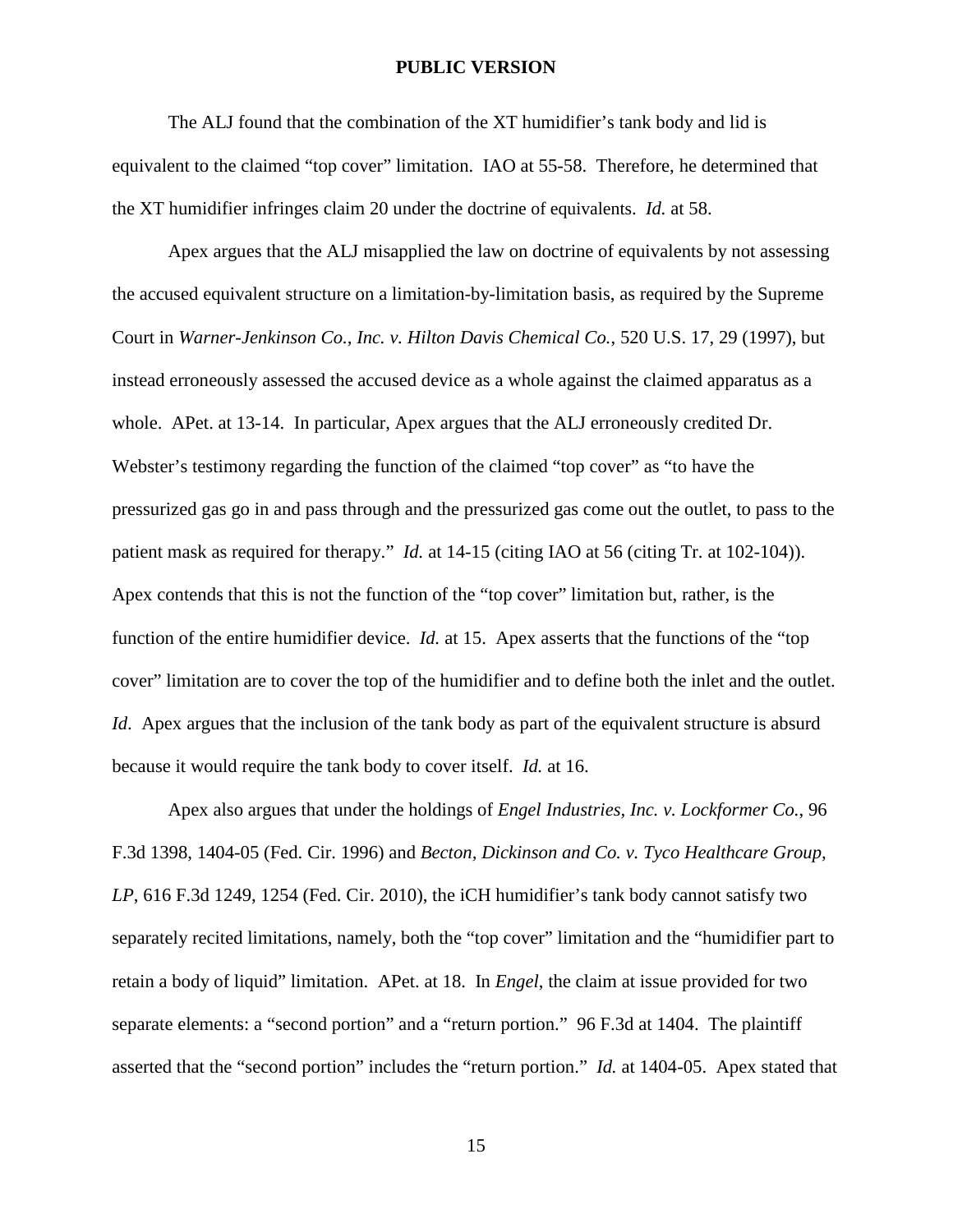the court found that these two elements cannot be one and the same as it would contradict the plain language of the claim. APet. at 20. In *Becton*, the claim at issue was directed to a safety needle and required four elements: 1) a needle, 2) a guard that rides on the needle, 3) a hinged arm attached to the guard, and 4) a spring means connected to the hinged arm. 616 F.3d at 1254. The court held that "the clear implication of the claim language is that those elements are distinct components of the patented invention. *Id*. Apex argues that, similar to the claims at issue in *Engel* and *Becton*, nothing in the '337 patent suggests that the tank body can be part of the claimed "top cover" and also the "at least one humidifier part to retain a body of liquid." APet*.* at 20-21.

Apex and the IA argue that the ALJ's application of the doctrine of equivalents to the XT humidifier entirely vitiated the explicit structural requirement that the top cover defines *both* the inlet and the outlet. *Id.* at 21; IPet. at 6-7. Relying on *Sage Products Inc. v. Devon Industries, Inc.*, 126 F.3d 1420, 1429-30 (Fed. Cir. 1997), Apex and the IA assert that the court applied vitiation as a limitation on the doctrine of equivalents. In *Sage Products*, the accused product was a container for disposal of hazardous waste and the asserted claim covered a disposal container with a slot at its top to allow waste into the container. *See* 126 F.3d at 1422-23. Apex argues that the court in *Sage Products* held that the doctrine of equivalents does not permit a patentee to remove entirely the "top of the container" and "over said slot" limitations from the asserted claim. APet*.* at 23. Similarly, Apex and the IA argue that the ALJ's application of the doctrine of equivalents erased the clear structural and functional requirement that the top cover defines *both* the inlet and the outlet. *Id.* at 25; IPet. at 7. The IA argues that although the XT humidifier achieves a similar result, it does so in a different way, using structural arrangements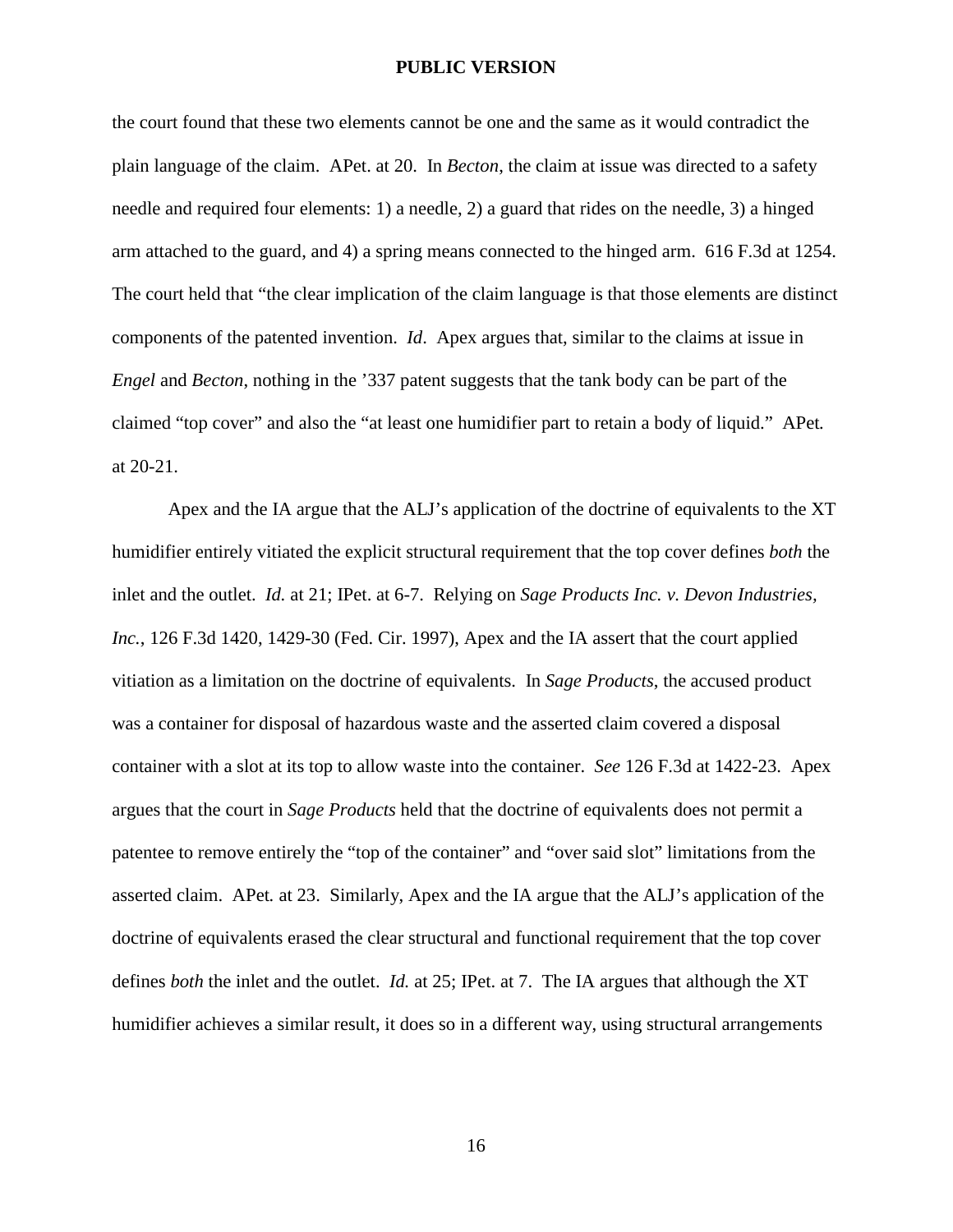that are substantially different than the claimed invention. IPet. at 8 (citing Tr. (Leinsing) at 306- 307).

ResMed responds that Apex's expert never opined that the equivalent structure of the XT humidifier does not perform the function Dr. Webster ascribed to it. Complainants' Response to Apex's and Staff's Petition for Review of the Initial Advisory Opinion ("RResp.") at 31. Rather, ResMed argues that Apex's expert opined that the equivalent structure performed an additional function, namely, assisting in retaining water within the humidifier structure. *Id.* (citing IAO at 56-57; Tr. at 306-07). ResMed also argues that Apex's case law does not stand for the proposition that the equivalent structure to the claimed "top cover" cannot also serve as an equivalent just because one part of that structure may also independently satisfy an additional claim limitation. *Id.* at 33. ResMed further argues that, because Apex urged the Commission to enter the Consent Order and because it withdrew the original humidifiers from the market, this AOP is akin to a district court contempt proceeding in which a district court determines whether there are "colorable differences" between an adjudged infringing product and a redesigned product. *Id.* at 35 (citing *TiVo Inc. v. EchoStar Corp.*, 646 F.3d 869, 882 (Fed. Cir. 2011) (en banc)). Therefore, ResMed contends that reviewing how Apex modified its products to arrive at its redesigns provides insight into how Apex understood the scope of the claims. *Id.* at 36. ResMed claims that Apex redesigned its humidifiers by "slic[ing] right through the top to make two pieces." *Id.* at 34 (citing Tr. at 104-06; CDX-2.120).

Based on the record evidence, the Commission finds that Apex has satisfied its burden of proving noninfringement with respect to the redesigned XT humidifier.<sup>[3](#page-16-0)</sup> ResMed's theory of

<span id="page-16-0"></span> $3$  Even if the Commission adopts the ALJ's decision to place the burden of proof on ResMed, the outcome would be the same – Apex's redesigned XT humidifier is not covered by the Consent Order.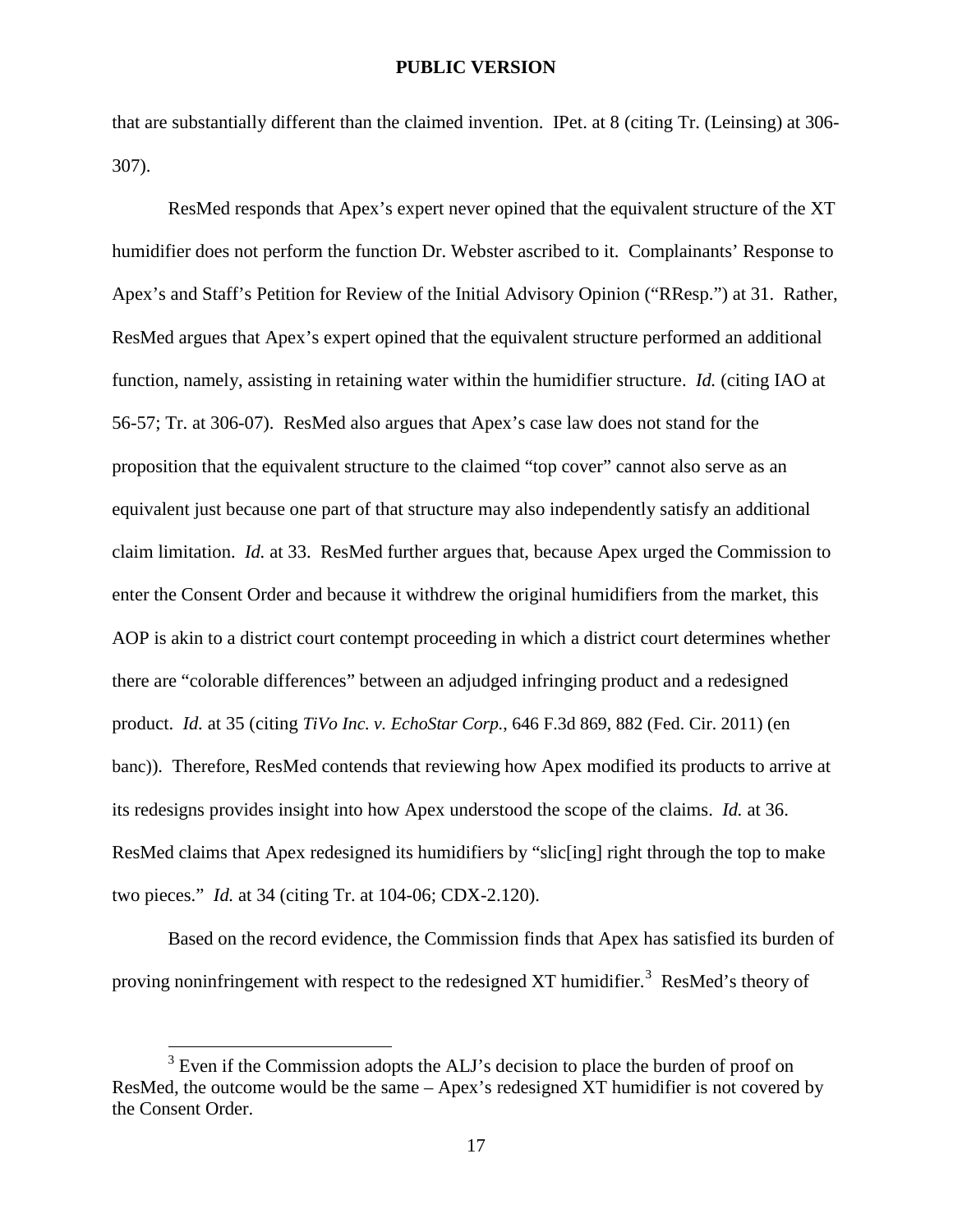infringement under the doctrine of equivalents for the XT humidifier fails because the alleged equivalent structure does not substantially cover and seal the entire humidifier tank. The parties agree that the scope of the "top cover" limitation in claim 20 is limited in a way that plainly and necessarily excludes any structure that does not cover and seal the entire humidifier tank and defines both an inlet and an outlet. *See* IAO at 31, 34, 36; APet. at 30; Tr. (Webster) at 220 ("[T]he top cover in this case has to contain both the inlet and the outlet, and it certainly has to cover the base in order for it to work."); *see also Bicon, Inc. v. Straumann Co.*, 441 F.3d 945, 950–51 (Fed. Cir. 2006) ("[C]laims are interpreted with an eye toward giving effect to all terms in the claim.").

Under the ALJ's analysis, only one inlet or outlet would need to be provided on the top cover, while the other can be provided anywhere on the humidifier assembly. There is no dispute that the lid of the redesigned XT humidifier provides the outlet. *See* IAO at 52. The ALJ improperly included the tank body with its inlet as part of the accused equivalent structure because the tank body does not perform the function of the claimed "top cover." *See* APet. at 17; Tr. (Leinsing) at 306-307. We agree with Apex that such a finding directly contravenes the plain and ordinary meaning of the "top cover defining both the inlet and the outlet" limitation of claim 20 and leads to the illogical result that the top cover covers and seals itself or the base plate rather than the humidifier tank. For purposes of determining whether a patent is infringed under the doctrine of equivalents, "[e]quivalents are assessed on a limitation-by-limitation basis; this focus on individual limitations, rather than on the accused device as a whole, aids the court in being specially vigilant against allowing the concept of equivalence to eliminate any claim limitations completely." *Allen Eng'g Corp. v. Bartell Indus., Inc.*, 299 F.3d 1336, 1345 (Fed. Cir. 2002) (citing *Warner-Jenkinson Co.*, 520 U.S. at 40). Accordingly, the Commission finds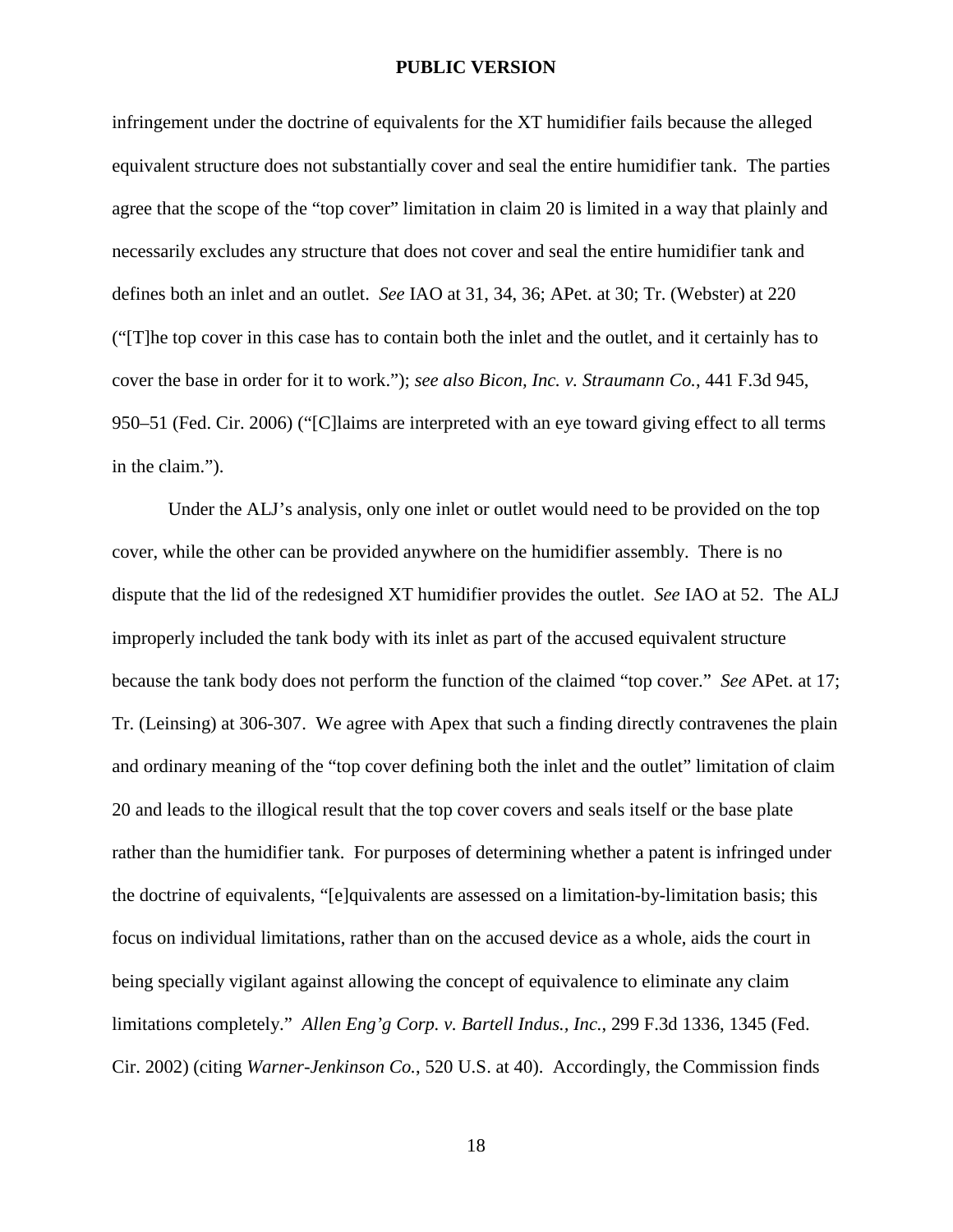that the alleged equivalent structure of the tank body and the lid cannot be brought within the scope of claim 20 through the doctrine of equivalents.

ResMed argues that the claimed and equivalent structures accomplish substantially the same function of the claimed "top cover" in substantially the same way, to achieve substantially the same result. ResMed's expert, Dr. Webster, testified that the function of the claimed "top cover" is "to have the pressurized gas go in and pass through and the pressurized gas come out the outlet, to pass to the patient mask as required for therapy." Tr. at 102-04. However, as Apex contends, this is the function of the entire XT humidifier, and not the function of the claimed "top cover." APet. at 13-14. The doctrine of equivalents does not grant ResMed license to remove entirely the "top cover" limitation from the claim. *Sage Prods*., 126 F.3d at 1424 (citing *Warner-Jenkinson*, 520 U.S. at 29 ("It is important to ensure that the application of the doctrine, even as to an individual element, is not allowed such broad play as to effectively eliminate that element in its entirety.")).

One of the claims at issue in *Sage Products* recited a disposal container having a container body and "an elongated slot at the top of the container body for permitting access to the interior of the container body." 126 F.3d at 1422. The court construed "top of the container body" according to its plain and ordinary meaning to mean the "highest point, level, or part of" *Id.* at 1422-23. The patentee's theory of infringement under the doctrine of equivalents identified the space between two interior parts of the accused container as the elongated slot. *Id.* at 1423. The court found that the location of the "elongated slot" in the accused device was far enough within the container body that, as a matter of law, no finder of fact could find that it is located substantially at the "top of the container." *Id.* at 1424. The court held that the doctrine of equivalents does not grant the patentee license to remove entirely the "top of the container"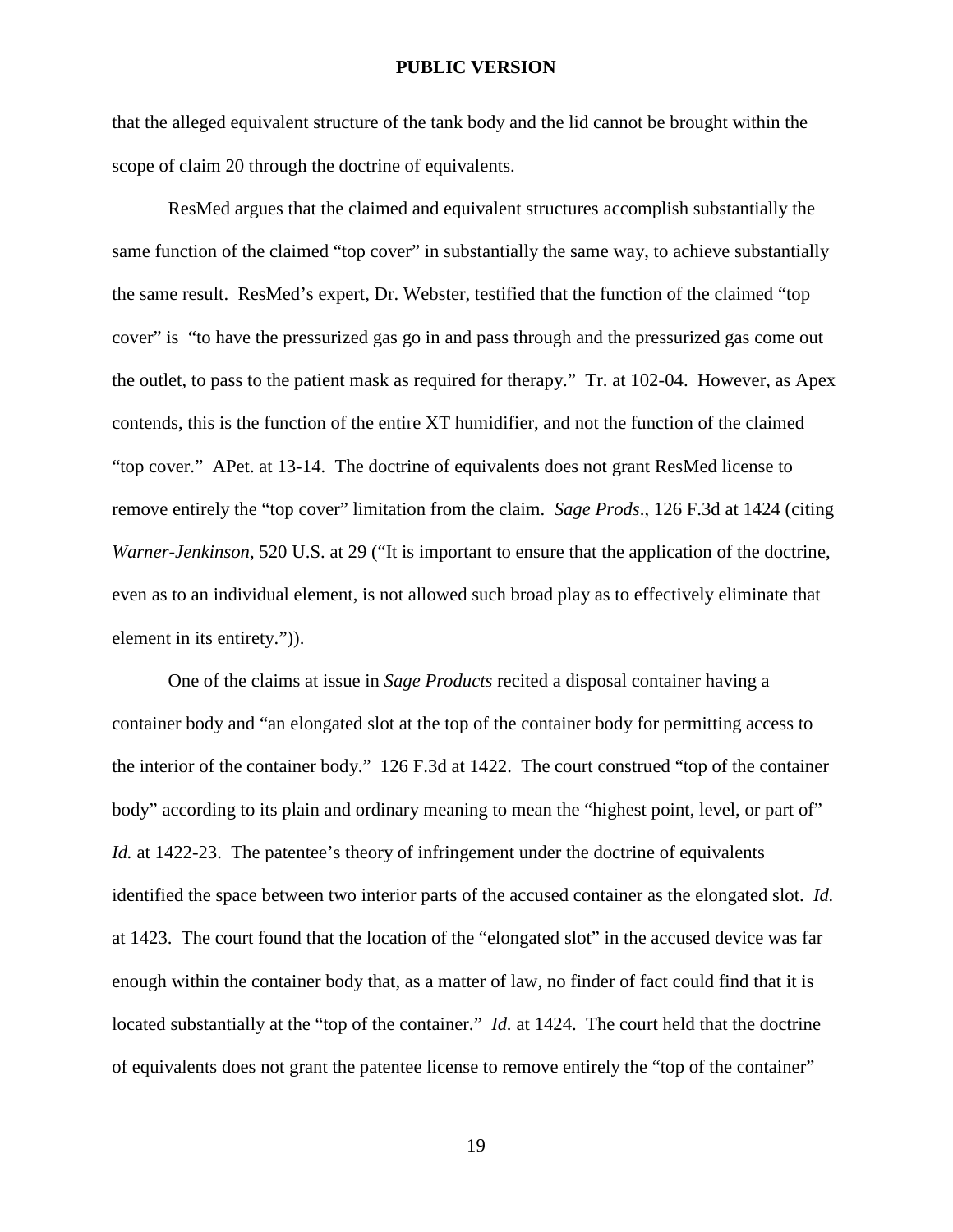limitation from the claim. *Id.* Similarly, we find application of the doctrine of equivalents here would write the "top cover" limitation out of claim 20 because the equivalent structure does not accomplish substantially the same function of the claimed "top cover," which is to cover and seal the entire humidifier tank, in substantially the same way, to achieve substantially the same result. *See* APet. at 15; RResp. at 29 (citing Tr. at 101-103).

It is important to ensure that the application of the doctrine of equivalents to the "top cover" limitation is not allowed such broad play as to effectively eliminate that limitation in its entirety. *See Warner-Jenkinson Co.,* 520 U.S. at 29, 40. We find that the XT humidifier's tank body and lid combination is not an insubstantial variation of the claimed "top cover" and cannot fall within the scope of claim 20 under the doctrine of equivalents without rendering the "top cover" requirement meaningless. *See* Tr. (Leinsing) 306-07; *Trading Techs. Intern., Inc. v. eSpeed, Inc.*, 595 F.3d 1340, 1356 (Fed. Cir. 2010) (holding that "Dual Dynamic's automatic recentering feature is substantially different from the claimed invention and cannot fall within the scope of the claims under the doctrine of equivalents without doing violence to the 'static' claim element"). Accordingly, the Commission has determined to reverse the ALJ's finding that Apex's redesigned XT humidifier infringes claim 20 of the '337 patent under the doctrine of equivalents.

#### **V. U.S. PATENT NO. 7,159,587**

The '587 patent is a continuation of Application No. 10/377,110, which issued as U.S. Patent No. 6,823,865 ("the '865 patent"). The '865 patent is a continuation of Application No. 09/570,907, which issued as U.S. Patent No. 6,581,594 ("the '594 patent"). The '587 patent incorporates both parent applications by reference in their entirety. JX-2 at 1:9-13.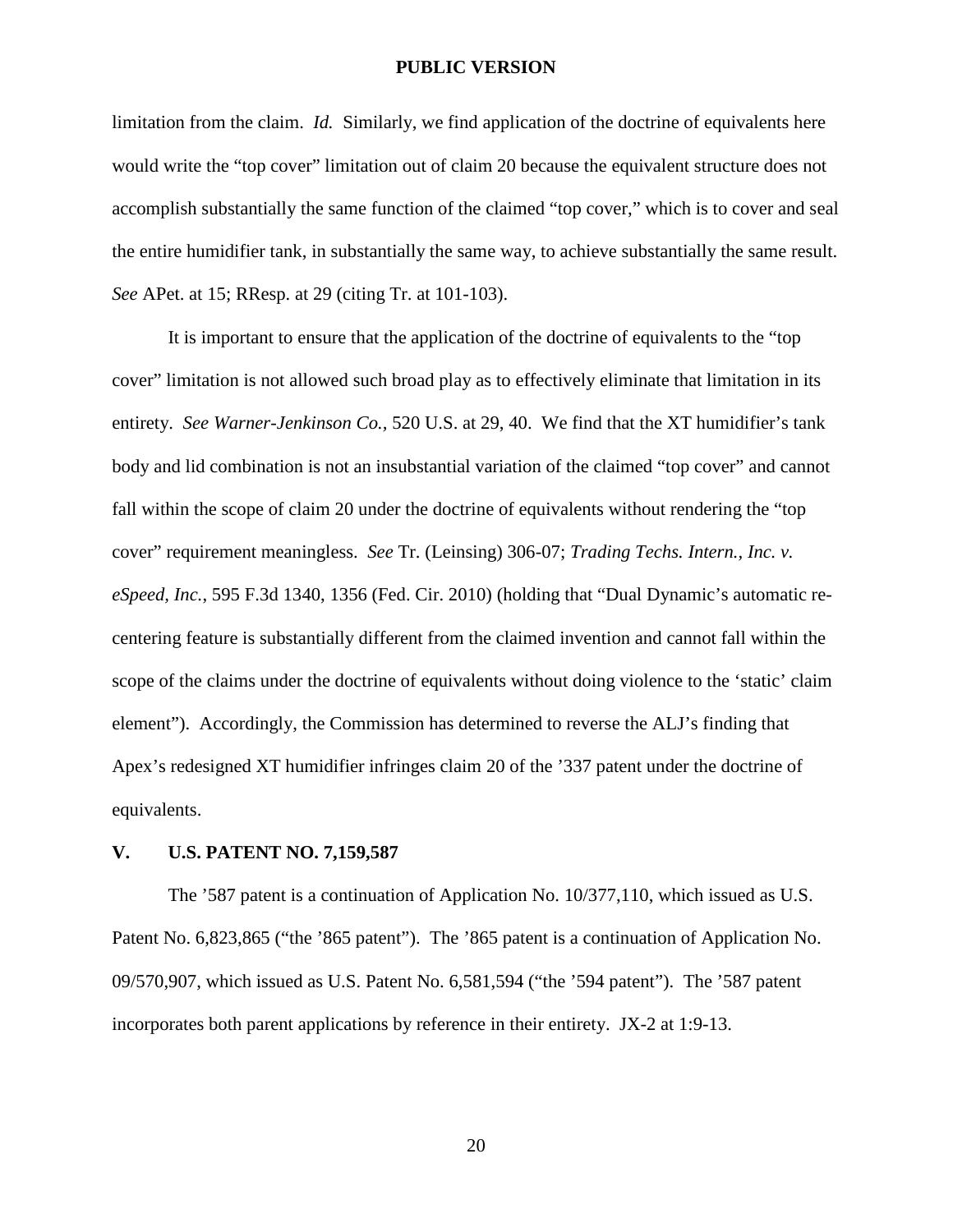The patented technology generally relates to a nasal mask for use with a CPAP system. *Id.* at 3:7-8. The mask has a gas washout vent for venting exhaled gases to the atmosphere. *Id.* at 1:62-65. Exhausting gas through such vent openings creates noise. *Id.* at 1:66-2:2. The patent teaches that it is desirable for a mask and vent combination to maximize the elimination of exhaled gases and inhalation of the supplied breathable gas. *Id.* at 2:6-9. The patent also teaches that it is desirable to minimize the weight of the vent assembly for greater patient comfort, and design a vent that is easily cleaned or economically disposable. *Id.* at 2:14-15, 2:20-21.

The exemplary masks shown in FIGS. 1 and 2 below each include a gas washout vent constituted by an opening **26** in the shell **12** (FIG. 1) or gas inlet **20** (FIG. 2) across which extends a thin, air permeable membrane **28**. *Id.* at 4:41-43, 5:7-9. The patent teaches that the membrane **28** may be, for example, a stainless steel sheet (*Id.* at 4:44-45) or a hydrophobic material such as polytetrafluoroethylene (*Id.* at 3:16-20, 5:22-24, 5:51-55).



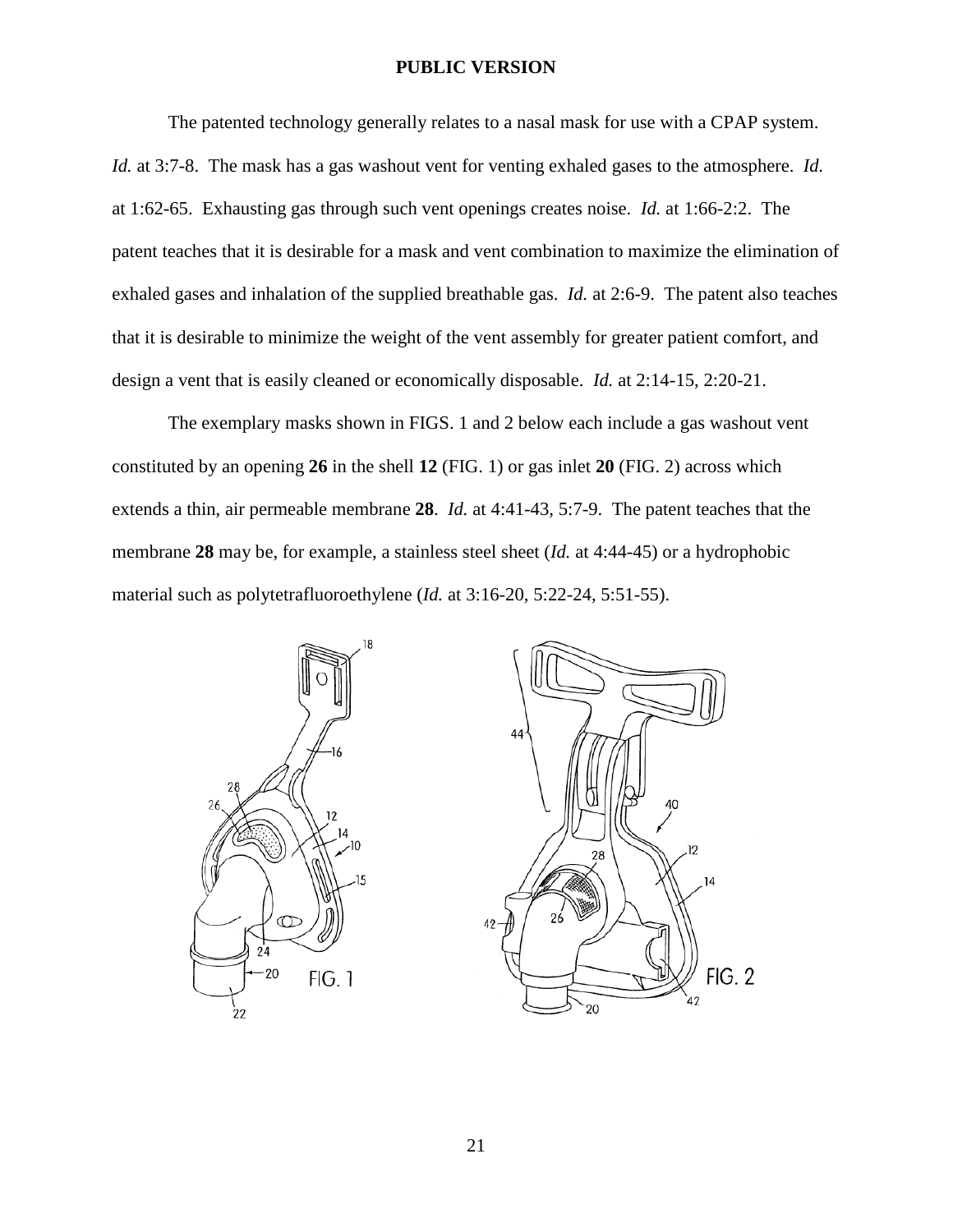Claim 15 of the '587 patent, the sole claim at issue, reads as follows:

A respiratory mask comprising:

a patient interface;

a breathable gas inlet to provide pressurized gas to a breathing cavity formed at least in part by the patient interface when the mask is in use; and

a gas washout vent portion having a plurality of holes extending therethrough, each said hole having a diameter selected to allow gas to quietly exit from the breathing cavity, wherein:

the vent portion has a thickness of less than about 3 mm, and

the vent portion is made of a hydrophobic material.

#### **A. Claim Construction**

The parties disputed whether the "gas washout vent portion" limitation of claim 15 was limited to vents having "a thin air permeable membrane extending across an opening for exhausting gas to the atmosphere." IAO at 12-22. While Apex and the IA argued that claim 15 should be limited to vents having thin air permeable membranes, ResMed contended that the "gas washout vent portion" requires no construction and should be given its plain and ordinary meaning. *Id.*

The ALJ resolved the dispute in favor of Apex and the IA. IAO at 22. The ALJ found that the intrinsic evidence consistently and exclusively refers to the invention as including a thin air permeable membrane and the intrinsic record evinces a clear intention to limit the vent in the '587 patent. *Id.* at 22-24.

ResMed argues that the limitation "a gas washout vent portion" should be given its plain and ordinary meaning, which the parties agree is "a vent for exhausting gas to the atmosphere." *Id.* at 13. ResMed argues that the ALJ's construction of "gas washout vent portion" violates the rule that the plain meaning must apply unless the patentee explicitly defines the term, or clearly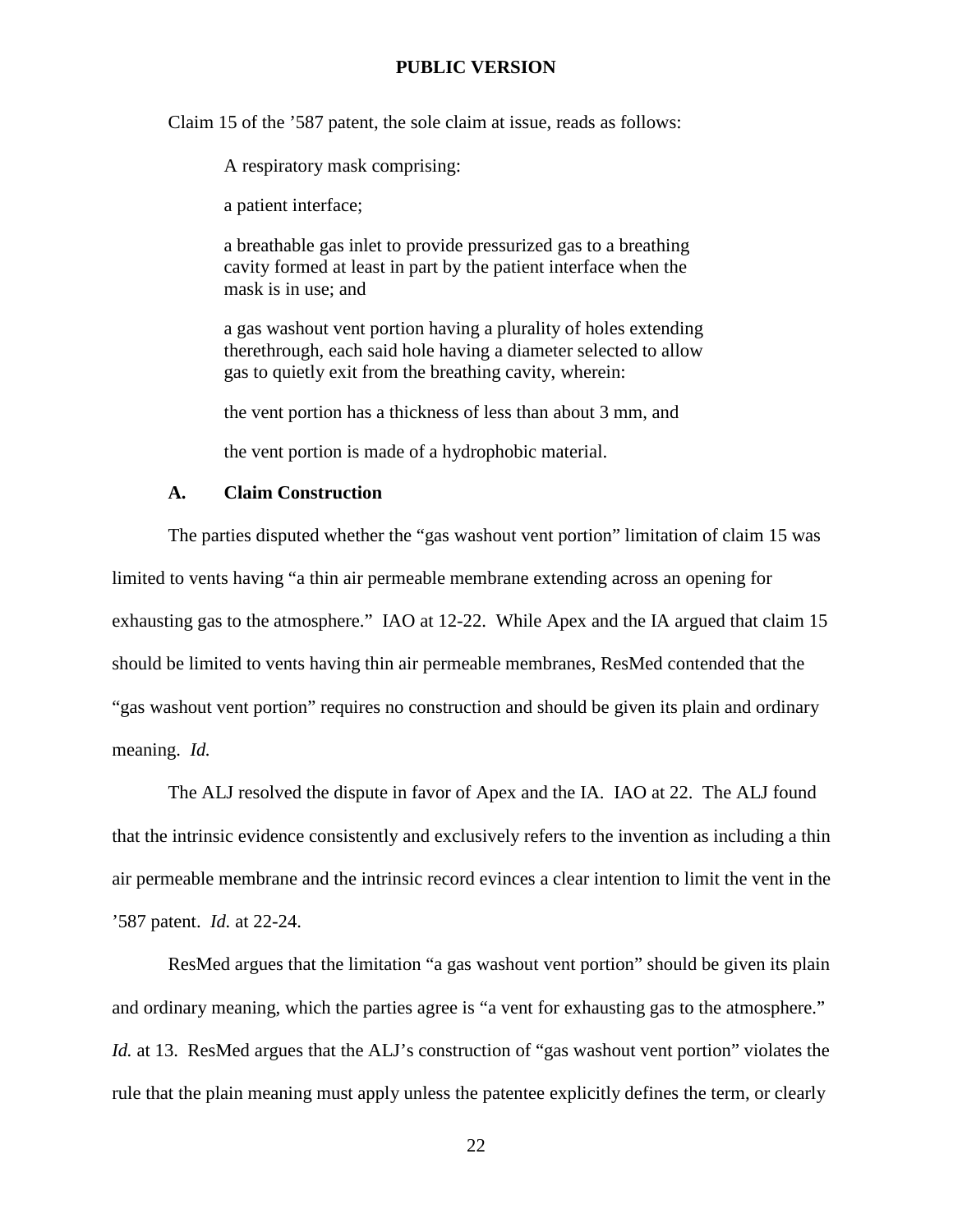and unmistakably disavows the plain meaning. RPet. at 7-8. ResMed contends that the ALJ improperly disregarded alternative embodiments and other patent claims that demonstrate "gas washout vent" is not limited to thin air permeable membranes. *Id.* at 12-13 (citing JX-2 at Abstract, 6:36-42; Tr. (Webster) at 149-150). According to ResMed, the novelty of the '587 patent is not tied to the use of thin air permeable membranes but, rather, is based on specific characteristics of the vent related to, for example, the thickness, number, arrangement and shape of vent holes. *Id.* at 9. Furthermore, ResMed asserts that one inventor of the '587 patent, Dr. Drew, understood the patent to include gas washout vents having no thin air permeable membrane such as holes drilled through the mask frame. *Id.* at 9-10 (citing CX-83 at 20-21, 39- 40). ResMed also asserts that the file history of the '587 patent does not clearly and unmistakably disavow the plain meaning. *Id.* at 16. On the contrary, ResMed argues that the examiner relied on prior art that was not constructed of a membrane to read on the limitation "a gas washout vent portion." *Id.* (citing JX-5 at 67). ResMed further argues that the presiding ALJ's decision conflicts with another ALJ's construction of the same term in a related child patent (Markman Order, Inv. No. 337-TA-890; CX-45-40) to mean "a vent for exhausting air to the atmosphere," and conflicts with the use of the term in the parent and grandparent patents where "a gas washout vent" was expressly limited to a "thin air permeable membrane." RPet. at 16-17 (citing JX-7 at 7:12-13, 7:38-39; JX-8 at 7:26-27, 8:66-67).

Apex responds that the invention is only described as including a thin air permeable membrane, all of the embodiments within the specification of the '587 patent support this description and construction and the primary inventor of the '587 patent, Dr. Drew, acknowledged that every single embodiment of the '587 patent required a thin air permeable membrane. Respondents Apex Medical Corp. and Apex Medical USA Corp.'s Opposition to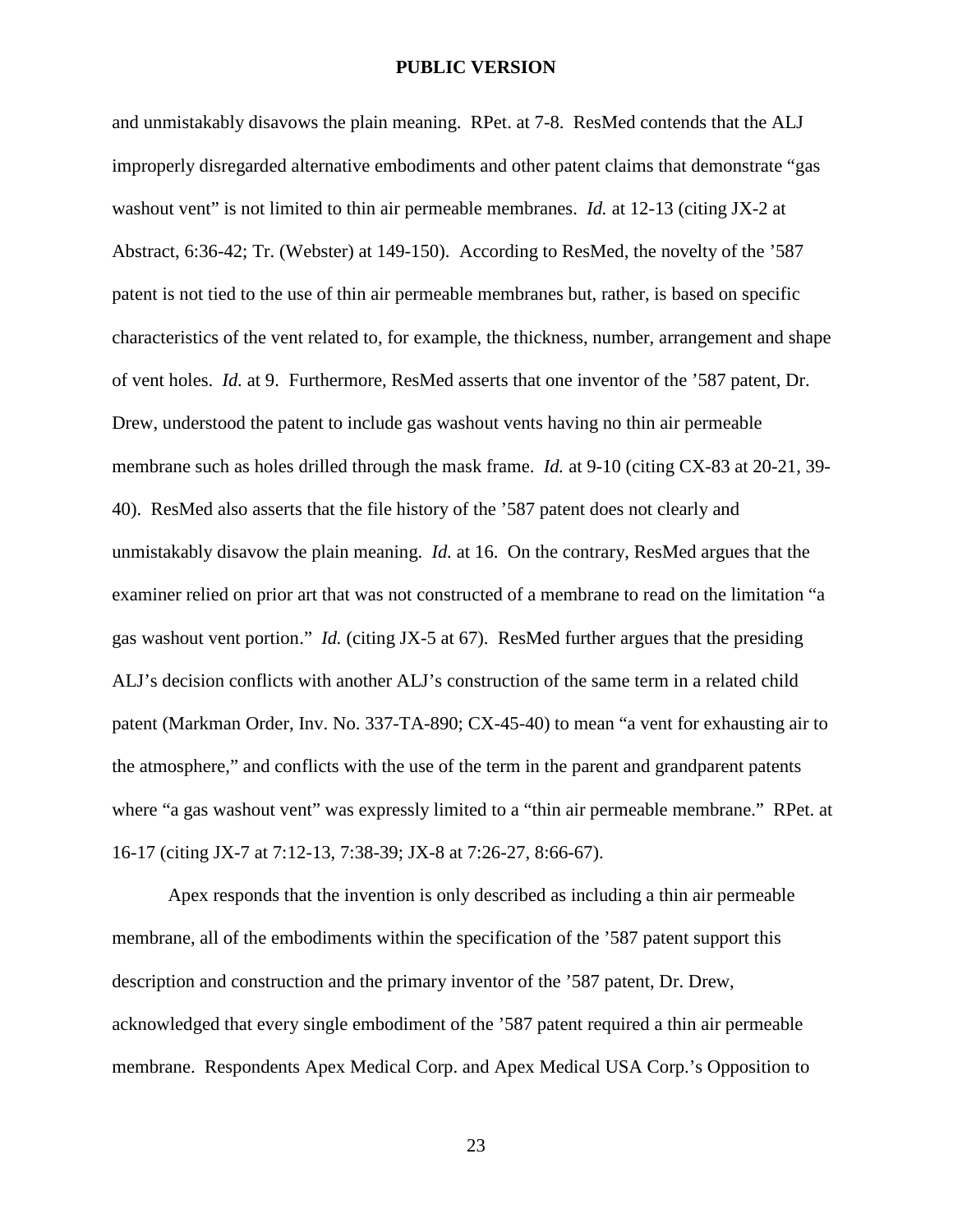Complainants ResMed Corp., ResMed Inc., and ResMed Ltd's Petition for Review of Initial Advisory Opinion ("ARespR.") at 1. Apex asserts that ResMed's proposed construction is inconsistent with the holding of *Phillips v. AWH Corp.*, 415 F.3d 1303, 1315 (Fed. Cir. 2005), which requires that the claims be interpreted in light of the specification. *Id.* at 1-2. According to Apex, the stainless steel configuration described in the specification is an embodiment of the thin permeable membrane, not an alternative embodiment that does not include a membrane. *Id.* at 10. Apex argues that ResMed's arguments with respect to claims 29, 33, and 34 are untimely and prejudicial. *Id.* at 13. Apex contends that the prosecution history is of little value because the examiner uses the broadest reasonable meaning of the claim term in examining an application. *Id.* at 15. Finally, Apex argues that other patents in the '587 patent family do not support ResMed's proposed construction because ResMed has not set forth a claim differentiation argument with respect to the '587 patent. *Id.* at 18, 20.

The IA responds that the ALJ's construction is mandated by the express language of the '587 patent. Combined Response of the Office of Unfair Import Investigations to the Private Parties' Petitions for Review of the Initial Advisory Opinion ("IResp.") at 8-9 (citing JX-2 at 3:7-9, 3:52-56, 3:57-63, 6:29-30). The IA contends that the '587 patent is directed to the use of a thin air permeable membrane as an alternative to conventional vent configurations. *Id.* (citing JX-2 at 3:7-62). The IA argues that ResMed does not identify any statement in the intrinsic record that is inconsistent with the requirement of a thin air permeable membrane. *Id.* at 9-10. The IA asserts that both parties' experts and an inventor agree that every embodiment disclosed in the '587 patent requires a thin air permeable membrane. *Id.* at 9 (citing CX-83C at 34:11-24, 40:21-41:14; Tr. (Webster) at 145:6-11; Tr. (Leinsing) at 263:10-23, 266:10-13, 264:14-265:6).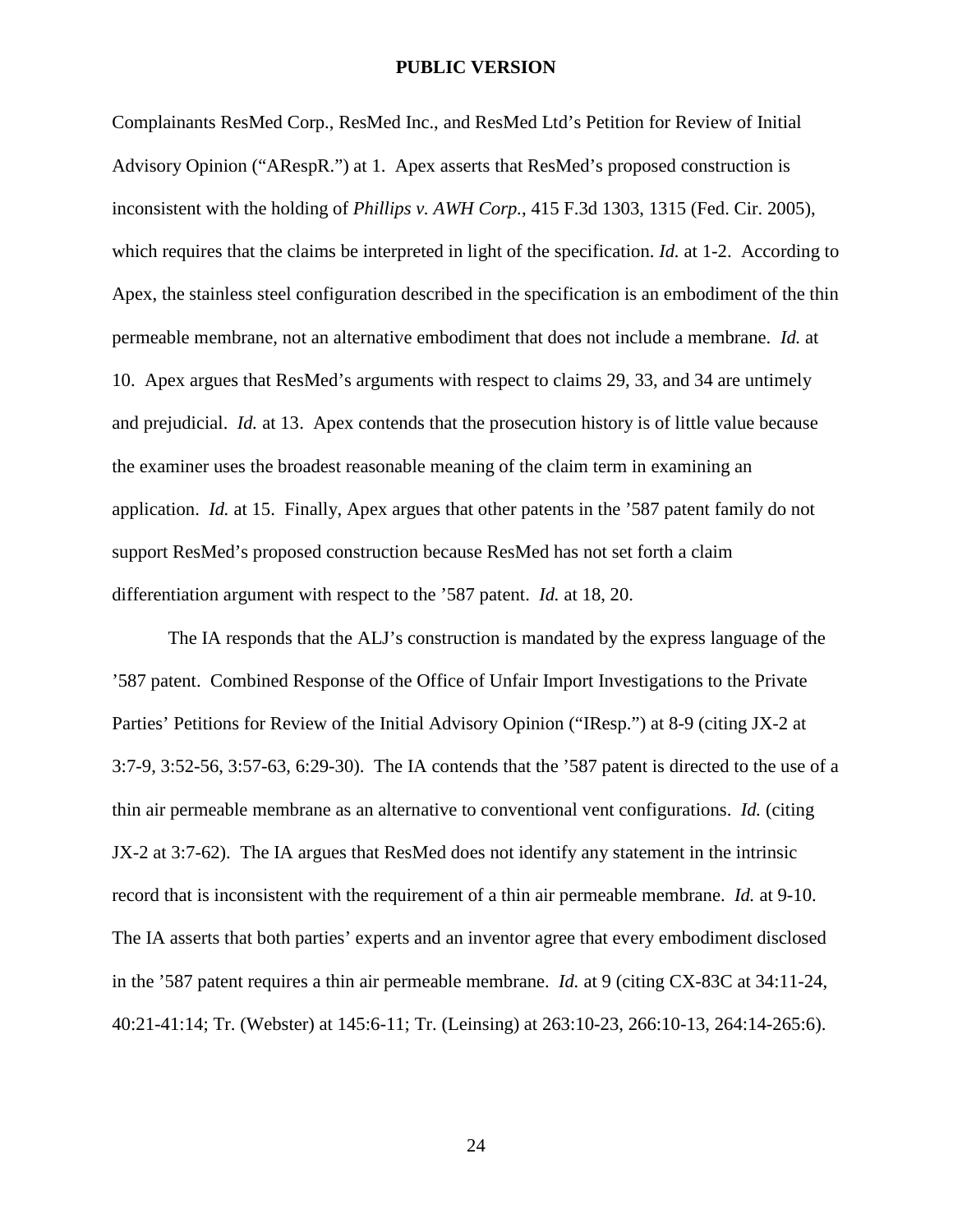According to the IA, Figure 8 of the '587 patent shows an example embodiment of the mask claimed in claim 34. *Id.* at 9 (citing JX-2 at Fig. 8, 6:16-21).

Based on the intrinsic evidence, the Commission has determined to adopt the ALJ's construction of the "gas washout vent portion" limitation to mean "a vent comprising a thin air permeable membrane extending across an opening for exhausting gas to the atmosphere." We clarify that this construction is based on specification disavowal as evidenced by the patentee's repeated disparaging of prior art masks having vents made of the same material and thickness as the mask shell, and the patentee's clear and unmistakable statements that limit the scope of the claims to masks having vents constituting a thin air permeable membrane. *See SciMed Life Sys. Inc. v. Advanced Cardiovascular Sys., Inc.*, 242 F.3d 1337, 1341 (Fed. Cir. 2001) ("Where the specification makes clear that the invention does not include a particular feature, that feature is deemed to be outside the reach of the claims of the patent, even though the language of the claims, read without reference to the specification, might be considered broad enough to encompass the feature in question.").

We find that the specification makes clear that the invention does not include masks having vents made of the same material and thickness as the mask shell. The patentee stated that it is important to minimize the noise and the weight of the gas washout vent for greater patient comfort. JX-2 at 1:66-2:15. The patentee stated that "[i]t is also desirable that a vent be easily cleaned or economically disposable." *Id.* at 2:20-21. The background of the specification describes a variety of gas washout vent configurations. *Id.* at 2:22-67. For example, the patentee stated that it was known that openings can be provided in the mask shell to allow the flow of exhaust gas from the inner cavity to the atmosphere. *Id.* at 2:22-25. The specification's discussion of the prior art recognizes that vent assemblies existed in which the "ports defining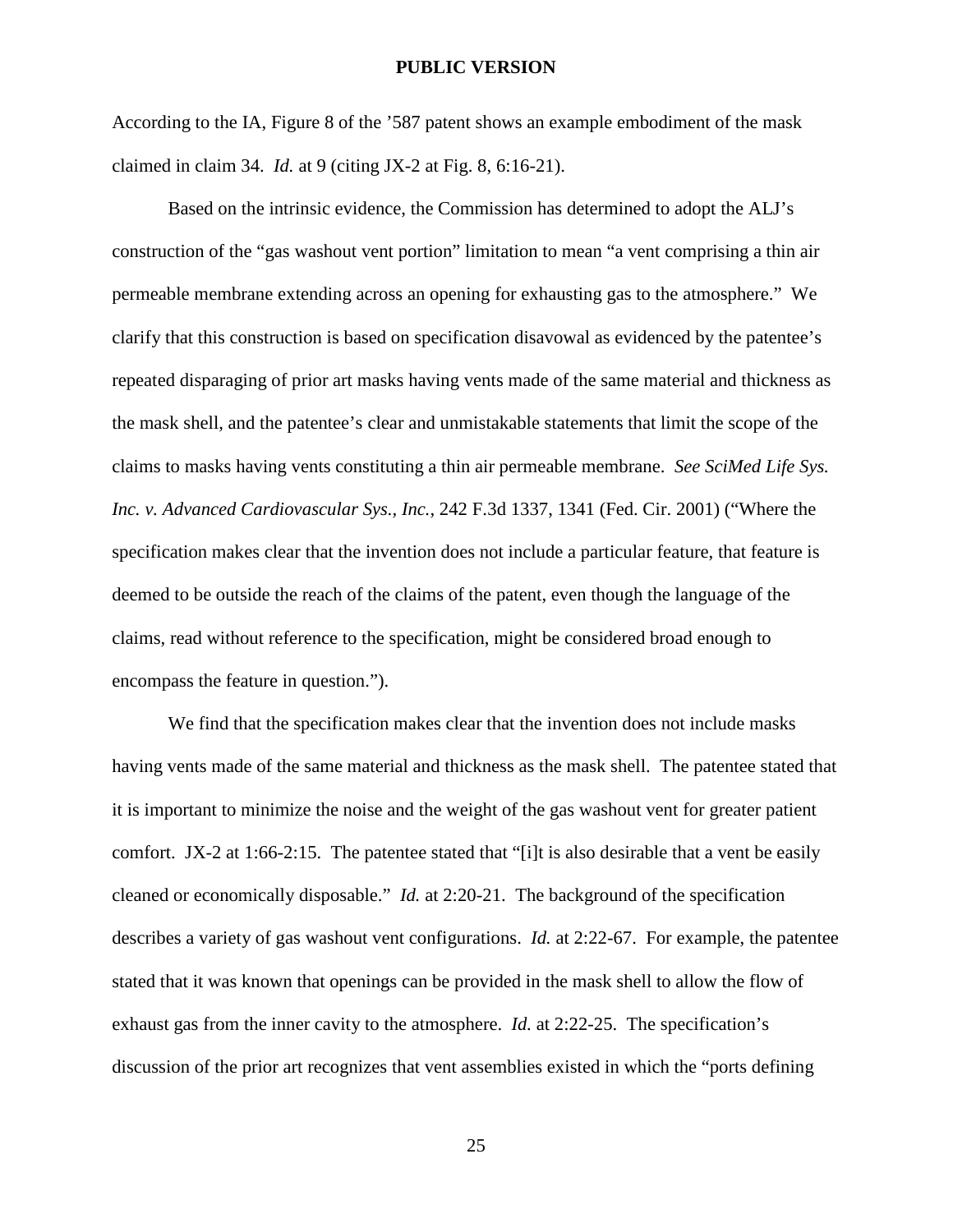the vent have the same cross-sectional thickness and are formed from the same polycarbonate material that is used to form the swivel elbow and the mask shell frame." *Id.* at 2:32-34. The '587 patent teaches away from prior art vents that are thicker than 3 mm and/or "formed from the same [] material" as the mask. *See id*; *see also id.* at 2:39-40 (in describing another prior art manufactured by Respironics, Inc, the patent states the "piece is made of the same material and thickness as is used to make the mask shell."); 2:44-49 (describing a vent formed from a porous sintered material of approximately 3-4 mm thickness).

Instead, the patentee states that "the present invention" provides a vent having a thin air permeable membrane as an alternative to conventional vent configurations. *Id.* at 3:1-3 ("It is an object of the present invention to provide an alternative form of vent that is suitable for use in a respiratory mask."); 3:7-9 ("The *present invention* provides a vent assembly suitable for use with a vent mask used in CPAP treatment *wherein the vent assembly is a thin air permeable membrane*.") (emphasis added); *see also id.* at 3:10-62. When the specification "describes the features of the 'present invention' as a whole, this description limits the scope of the invention." *Verizon Serv. Corp. v. Vonage Holdings Corp.,*503 F. 3d 1295, 1308 (Fed. Cir. 2007); *see, e.g., Honeywell Int'l, Inc. v. ITT Indus., Inc.*, 452 F.3d 1312, 1318 (Fed. Cir. 2006) (limiting claim term to one embodiment described because specification repeatedly referred to the embodiment as "this invention" or "the present invention" and noting that "[t]he public is entitled to take the patentee at his word).

Other parts of the patent specification repeatedly and consistently state that the invention includes a thin air permeable membrane, and nothing in the intrinsic record suggests otherwise. In addition to the summary of the invention, JX-2 at 3:7-62, the patent specification describes every embodiment and figure to include a thin air permeable membrane.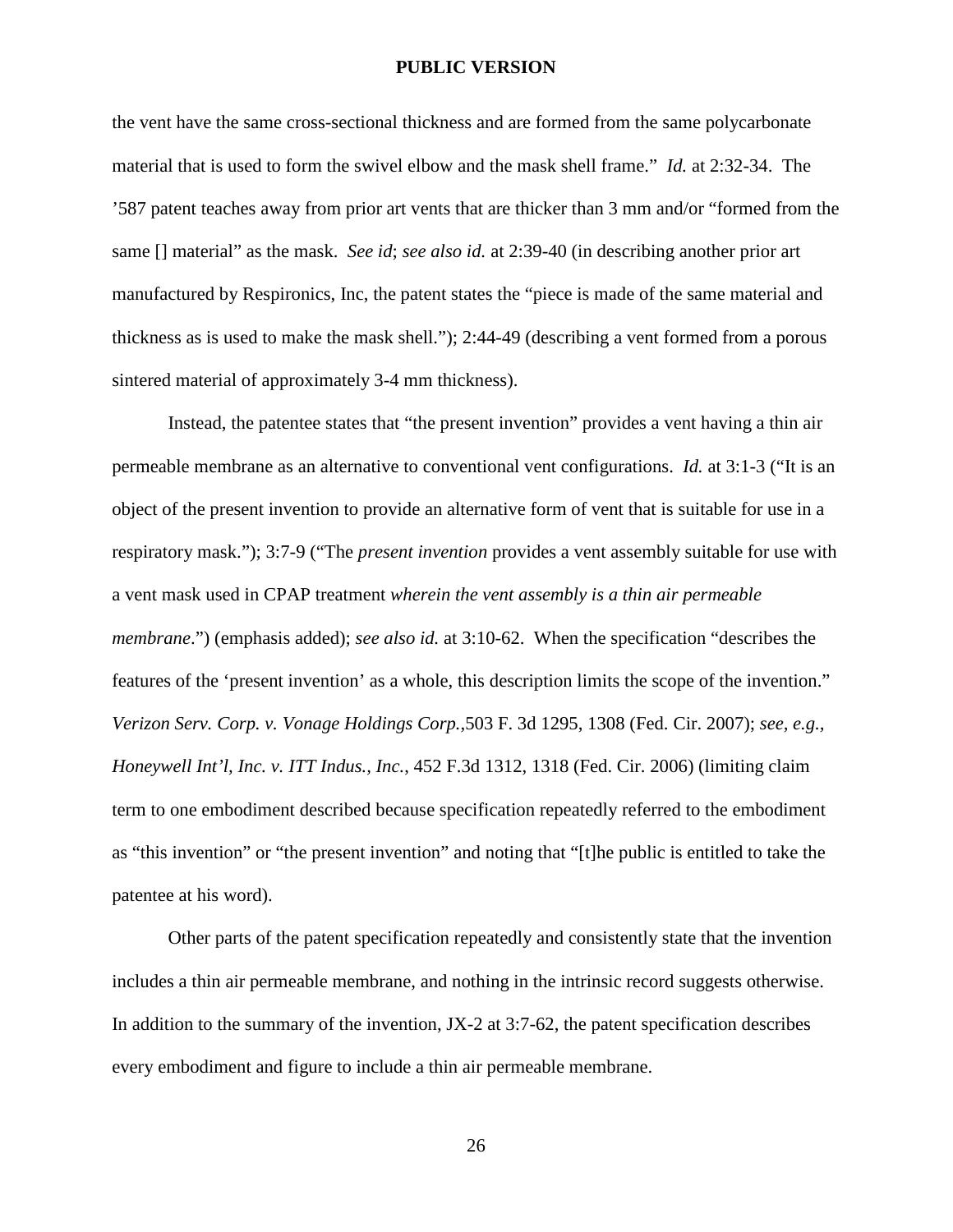- With respect to the Figure 1 embodiment, the specification states: "The mask **10** includes a gas washout vent constituted by an opening **26** in the shell **12** across which extends a thin air permeable membrane **28**. In the FIG. 1 embodiment, the thin air permeable membrane **28** is a stainless steel sheet . . . ." *Id.* at 4:41-45.
- With respect to the Figure 2 embodiment, the specification states: "The mask **40** also includes a vent constituted by an opening **26** formed in the gas inlet **20** across which extends a thin air permeable membrane **28**." *Id.* at 5:7-9.
- With respect to the Figure 3 embodiment, the specification states: "The mask **60** includes an opening **26** across which is extended a thin air permeable membrane **28** of identical construction to the PTFE membrane discussed below in relation to the mask **40** shown in FIG. 6." *Id.* at 5:21- 25.
- With respect to the Figure 4 embodiment, the specification states: "FIG. 4 shows a cross-section of vent assembly **110**. There is provided a membrane **114** interposed between an outer element **112** and an inner element **116**." *Id.* at 5:25-27.
- With respect to the Figure 5 embodiment: "FIG. 5 shows an alternative cross-section of a vent assembly **110**. There is provided a stainless steel membrane insert **118** positioned over the inner element **120**." *Id.* at 5:35- 39.
- With respect to the Figure 6 embodiment: "the mask **80** includes two cylindrical inserts **82** which have an inner opening **26** across which extends the thin air permeable material **28**." *Id.* at 5:49-51.
- With respect to the Figure 7 embodiment, the specification states: "The mask **100** is similar to the mask **80** shown in FIG. 6 in that the vent is provided in the inserts **82**." *Id.* at 6:11-13.
- With respect to the Figure 8 embodiment, the specification states: Figure 8 "is a close-up view of the insert shown in FIG. 6, the insert **82** is comprises a cylindrical portion **86** sized to be a snug fit into a circular orifice **88** provided in the mask shell **12**." *Id.* at 6:15-19.
- With respect to the Figure 9 embodiment the specification states: "In this embodiment, the in-line vent assembly comprises a generally cylindrical shaped vent frame with 'windows' or 'ports' covered with a membrane as described above." *Id.* at 6:25-28.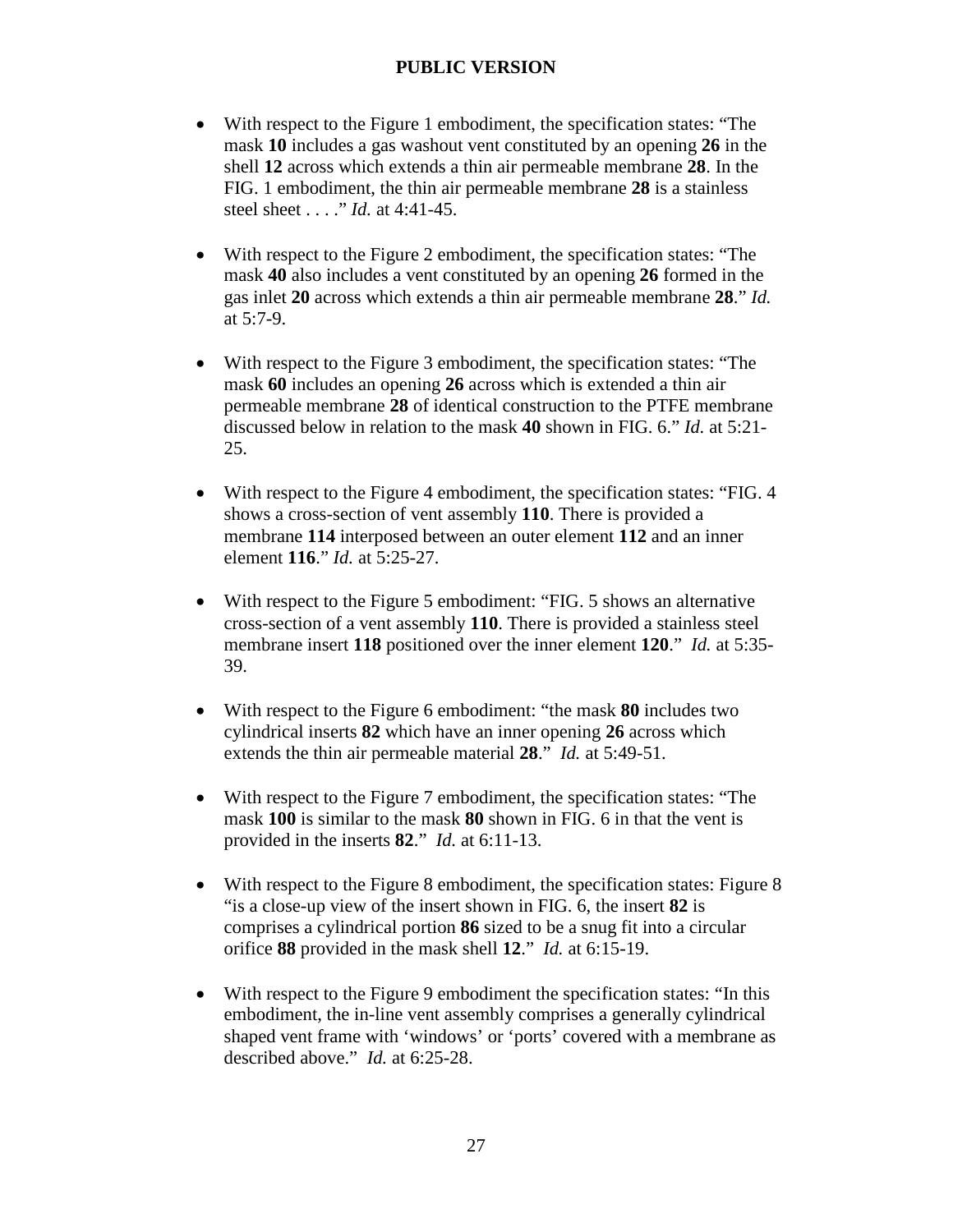The patentee's consistent reference to a thin air permeable membrane evinces a clear intention to limit the invention to a mask having a thin air permeable membrane. *See id*; *Absolute Software, Inc. v. Stealth Signal, Inc.* 659 F. 3d 1121, 1136 (Fed. Cir. 2011) ("[A] patentee's consistent reference to a certain limitation or a preferred embodiment as 'this invention' or the 'present invention' can serve to limit the scope of the entire invention, particularly where no other intrinsic evidence suggests otherwise."); *Edwards Lifesciences LLC v. Cook Inc.*, 582 F.3d 1322, 1330 (Fed. Cir. 2009) (where the specification frequently describes the "present invention" or "this invention" as an "intraluminal graft," the patentee has indicated an intent to limit the invention to intraluminal devices).

ResMed does not identify any statement in the intrinsic record that is inconsistent with the requirement of a thin air permeable membrane. ResMed argues that the Abstract states "*[i]n one embodiment,* the vent is made of a thin air permeable membrane," and therefore, there are other possible embodiments of gas washout vent portions that do not require a membrane. RPet. at 12 (emphasis original). ResMed argues that such an alternative embodiment includes a vent constructed from stainless steel. *Id*. On the contrary, the patent specification states that a stainless steel sheet is merely an embodiment of a thin air permeable membrane. *See* JX-2 at 4:44-47 ("In the FIG. 1 embodiment, the thin air permeable membrane **28** is a stainless steel sheet . . . ."). In fact, a vent constructed from stainless steel is referred to as a "membrane" throughout the specification. *Id.; see also* JX-2 at 3:25-26 ("the membrane is constructed from stainless steel"); 5:35-37 ("FIG. 5 shows an alternative cross-section of a vent assembly **110**. There is provided a stainless steel membrane insert **118** positioned over the inner element **120**."). Thus, although the specification states that the material of the membrane may vary, it also explains that the requirement of a thin air permeable membrane remains the same. We find that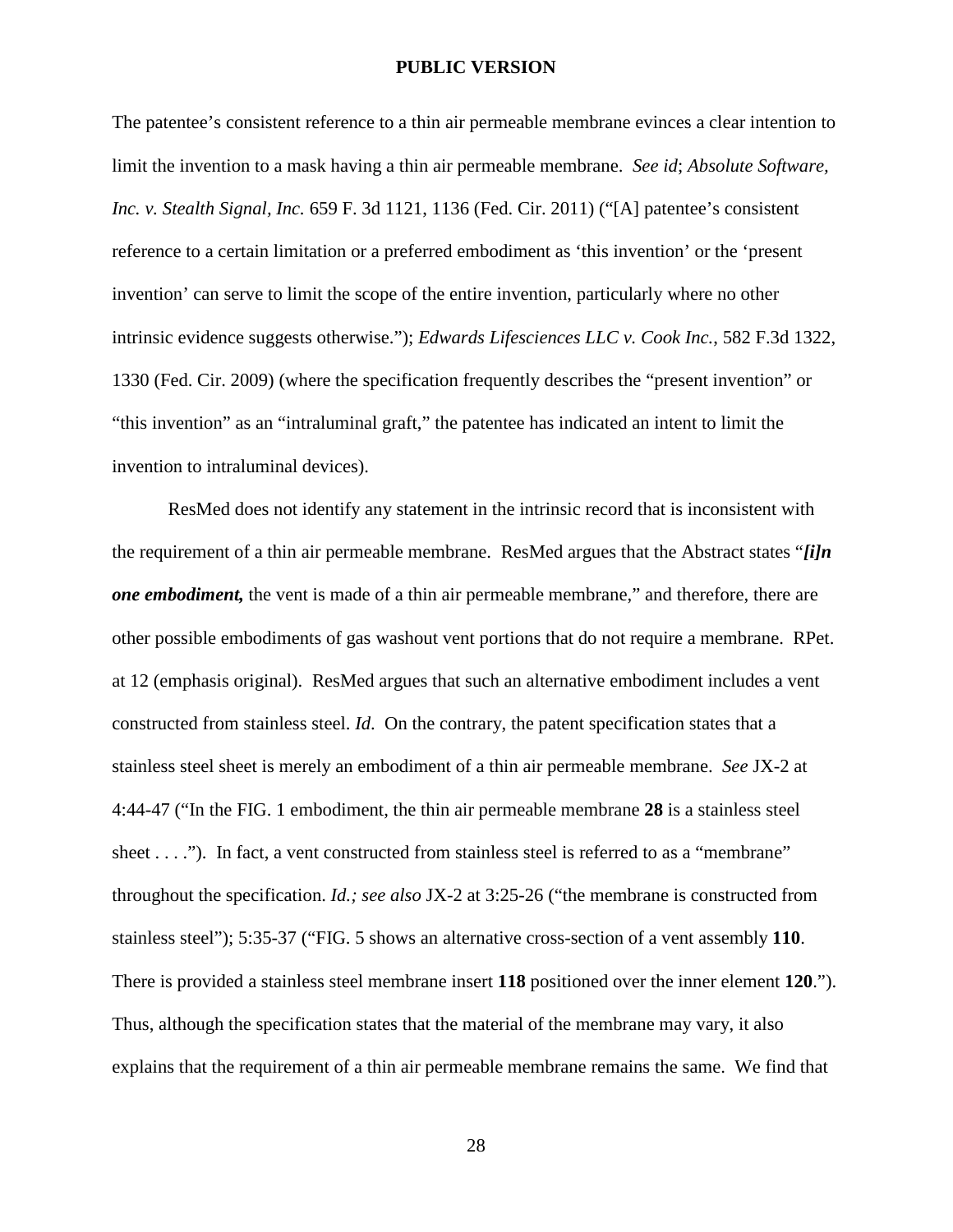ResMed's attempts to read the Abstract and particular statements in isolation are not persuasive evidence that the specification describes embodiments that do not include a membrane.

ResMed argues that construing the phrase "a gas washout vent portion" as requiring a thin air permeable membrane is contrary to the language of claims 29, 33, and 34 of the '587 patent. RPet. at 15. We disagree. Claim 34 recites "a gas washout vent portion provided on the frame and having a plurality of holes extending through the frame portion." JX-2 at 10:15-17. Claims 29 and 33 recite "a gas washout vent . . . that extend through the frame portion." At the outset, we note that the ALJ did not construe the meaning of "extend through" as these claims are not asserted. ARespR. at 14. ResMed also belatedly made arguments with respect to claims 29 and 33 for the first time in its post-hearing brief. *Id.* at 13-14, 13 n.1. The ALJ noted that the patent discloses embodiments that appear to be covered by these claims. IAO at 26 (citing JX-2 at FIG. 6, 5:49-51); *see also* JX-2 at FIGS. 7 and 8, 6:16-21. We agree with the ALJ that these embodiments show that the use of a plurality of holes through the mask frame and the use of a membrane as a gas washout vent are not mutually exclusive. *Id*.

ResMed also argues that the examiner relied on prior art that was not constructed of a membrane to read on the limitation "a gas washout vent portion." RPet. at 16 (citing JX-5 at 67). We agree with the ALJ that the prosecution history does not blur the clear disavowal in the specification. IAO at 26.

ResMed further argues that the ALJ's decision conflicts with the use of the same term in the parent '865 and '594 patents where "a gas washout vent" was expressly limited to a "thin air permeable membrane." RPet. at 16-17 (citing JX-7 at 7:12-13, 7:38-39; JX-8 at 7:26-27, 8:66- 67). ResMed's petition cited multiple Federal Circuit cases for the proposition that the prosecution history of parent patents may be considered intrinsic evidence in construing claims.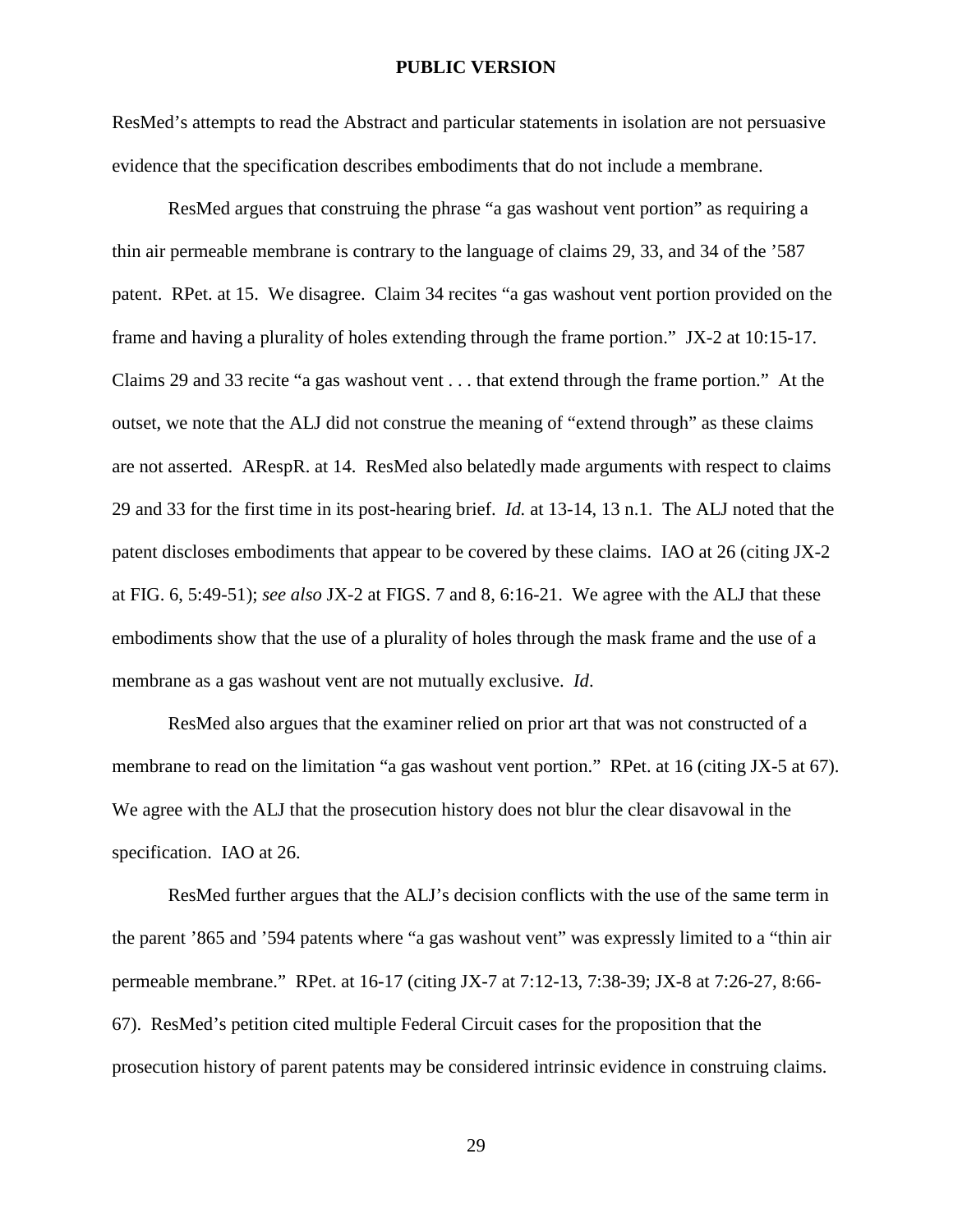*See id.* at 18 (citing *Masco Corp. v. United States*, 303 F.3d 1316, 1324 (Fed. Cir. 2002)). Even if we consider the claims of these parent patents to be intrinsic evidence, the claims alone do not support ResMed's argument because the applicant made no statements in the prosecution histories about the scope of the claimed invention. Further, there is no legal authority for applying the doctrine of claim differentiation to claims in different patents. ARespR. at 21-22.

While we find no reason to look beyond the intrinsic evidence in construing the disputed limitation, we find that the extrinsic evidence supports the ALJ's construction. Both ResMed's expert, Dr. Webster, and Apex's expert, Mr. Leinsing agree the patent only describes embodiments using thin air permeable membranes as gas washout vents. *See* Tr. (Webster) at 145:6-11; Tr. (Leinsing) at 263:10-23, 266:10-13, 264:14-265:6. One of the inventors, Dr. Drew, also agrees that the patent only describes embodiments using thin air permeable membranes as gas washout vents. *See* CX-83C at 34:11-24, 40:21-41:14. Finally, contrary to ResMed's assertion, the presiding ALJ's construction is not inconsistent with another ALJ's construction of the same term in a related child patent asserted in Inv. No. 337-TA-890. CX-45- 40. In any case, the Markman Order in the 890 investigation is an interlocutory order that has not been subject to a Commission determination. Moreover, Apex is not a party in the 890 investigation, and the construction in the 890 investigation was based on claim differentiation principles and different record evidence, which are not applicable here. APet. at 22.

In view of the above, the Commission has determined to adopt the ALJ's construction of the "a gas washout vent portion" limitation to require "a vent comprising a thin air permeable membrane extending across an opening for exhausting gas to the atmosphere."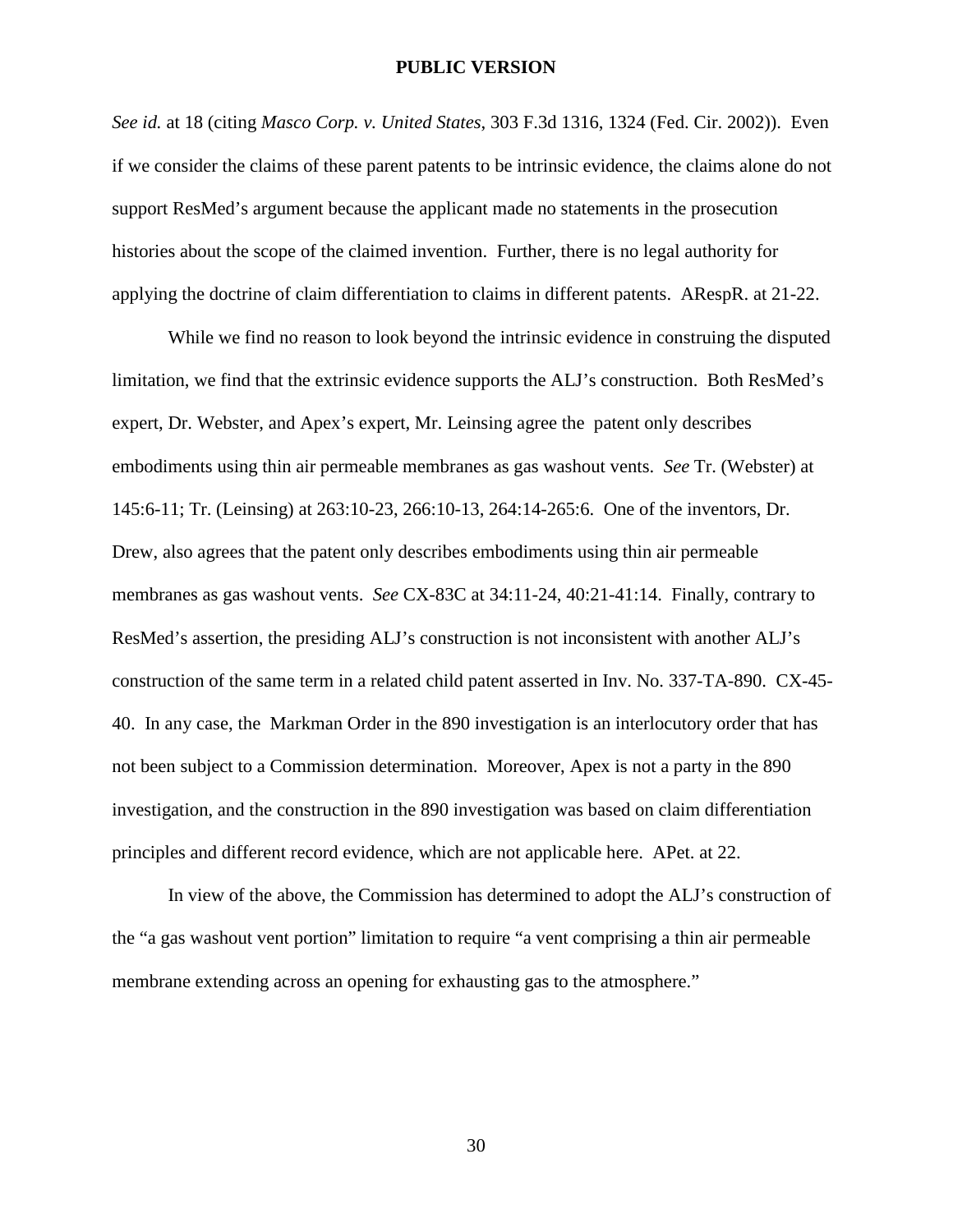#### **B. Infringement**

ResMed's petition relates solely to the ALJ's construction of the "a gas washout vent portion" limitation. RPet. at 7-20. ResMed concedes that Apex's redesigned WiZARD 220 mask does not infringe claim 15 of the '587 patent if the Commission adopts the ALJ's construction. IAO at 58. Because we find that the ALJ correctly construed "a gas washout vent portion," the Commission has determined to adopt the ALJ's finding that the WiZARD 220 mask does not meet this limitation. *See id*.

Claim 15 also requires that the "gas washout vent portion" have "holes extending therethrough . . ." and that the vent containing those holes be "less than about 3 mm" thick. The ALJ found that the limitation should be interpreted according to its plain and ordinary meaning. *Id.* at 28. The ALJ also found that the redesigned mask has a vent portion with "a thickness of less than about 3 mm." *Id.* In light of our finding that the redesigned mask does not have a thin air permeable membrane as required by the claimed "gas washout vent portion," we determine that Apex's redesigned mask also does not have a vent portion with "a thickness of less than about 3 mm." Accordingly, the Commission has determined to reverse the ALJ's finding that the redesigned mask's vent contains holes "less than about 3 mm" thick.

#### **VI. CONCLUSION**

In view of the above, the Commission has determined to reverse the ALJ's decision to place the burden of proof in this proceeding on the patent owner, ResMed. In addition, the Commission has determined to adopt, with modified reasoning, the ALJ's findings that Apex's redesigned iCH humidifier is covered by the Consent Order, and Apex's redesigned WiZARD 220 mask is not covered by the Consent Order. The Commission has also determined to reverse the ALJ's finding that Apex's redesigned XT humidifier is covered by the Consent Order.